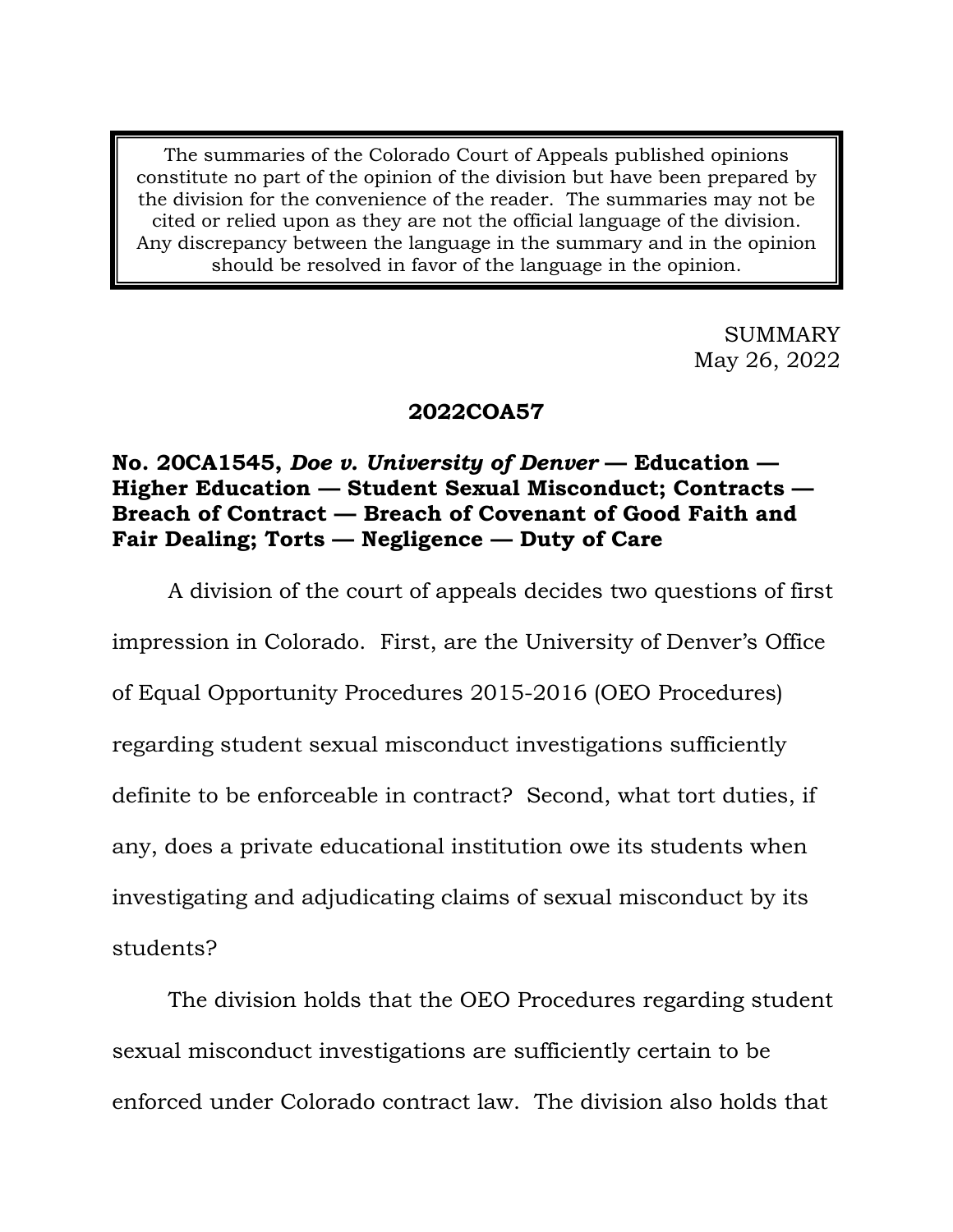a private educational institution owes a duty, independent of any contractual promises, to adopt fair procedures and to implement those procedures with reasonable care when it investigates and adjudicates claims of sexual misconduct by one student against another.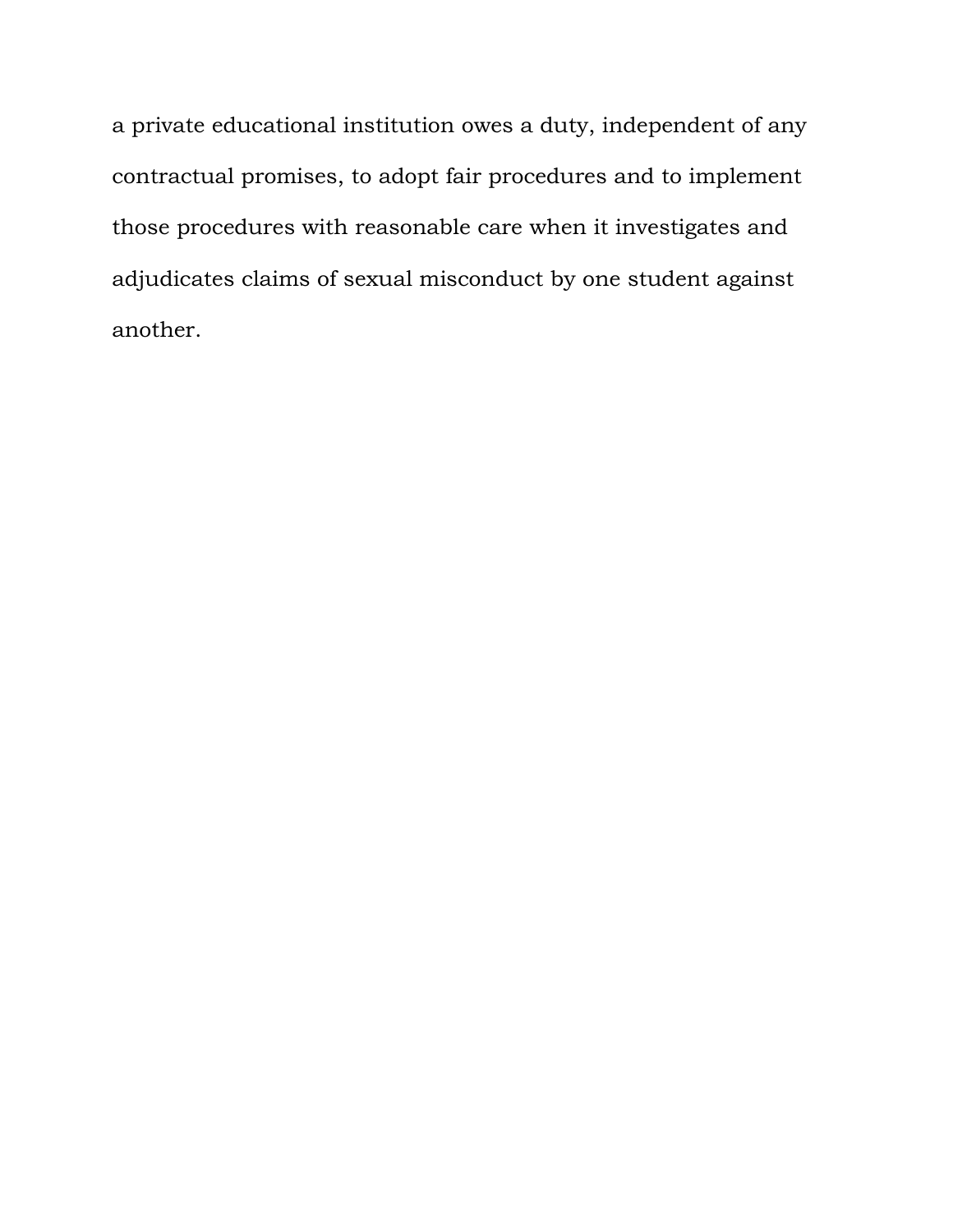Court of Appeals No. 20CA1545 City and County of Denver District Court No. 19CV33640 Honorable Morris B. Hoffman, Judge

John Doe,

Plaintiff-Appellant,

v.

University of Denver; University of Denver Board of Trustees; Rebecca Chopp, individually and as an agent for University of Denver; Kristin Olson, individually and as an agent for University of Denver; Jean McAllister, individually and as an agent for University of Denver; Siri Slater, individually and as an agent for University of Denver; Eric Butler, individually and as an agent for University of Denver,

Defendants-Appellees.

#### JUDGMENT AFFIRMED IN PART, REVERSED IN PART, AND CASE REMANDED WITH DIRECTIONS

Division VII Opinion by JUDGE BERGER Brown and Johnson, JJ., concur

Announced May 26, 2022

Campbell Killin Brittan & Ray, LLC, Michael Mirabella, Denver, Colorado, for Plaintiff-Appellant

Constangy, Brooks, Smith & Prophete, LLP, Jimmy Goh, Erin Mangum, Denver, Colorado, for Defendants-Appellees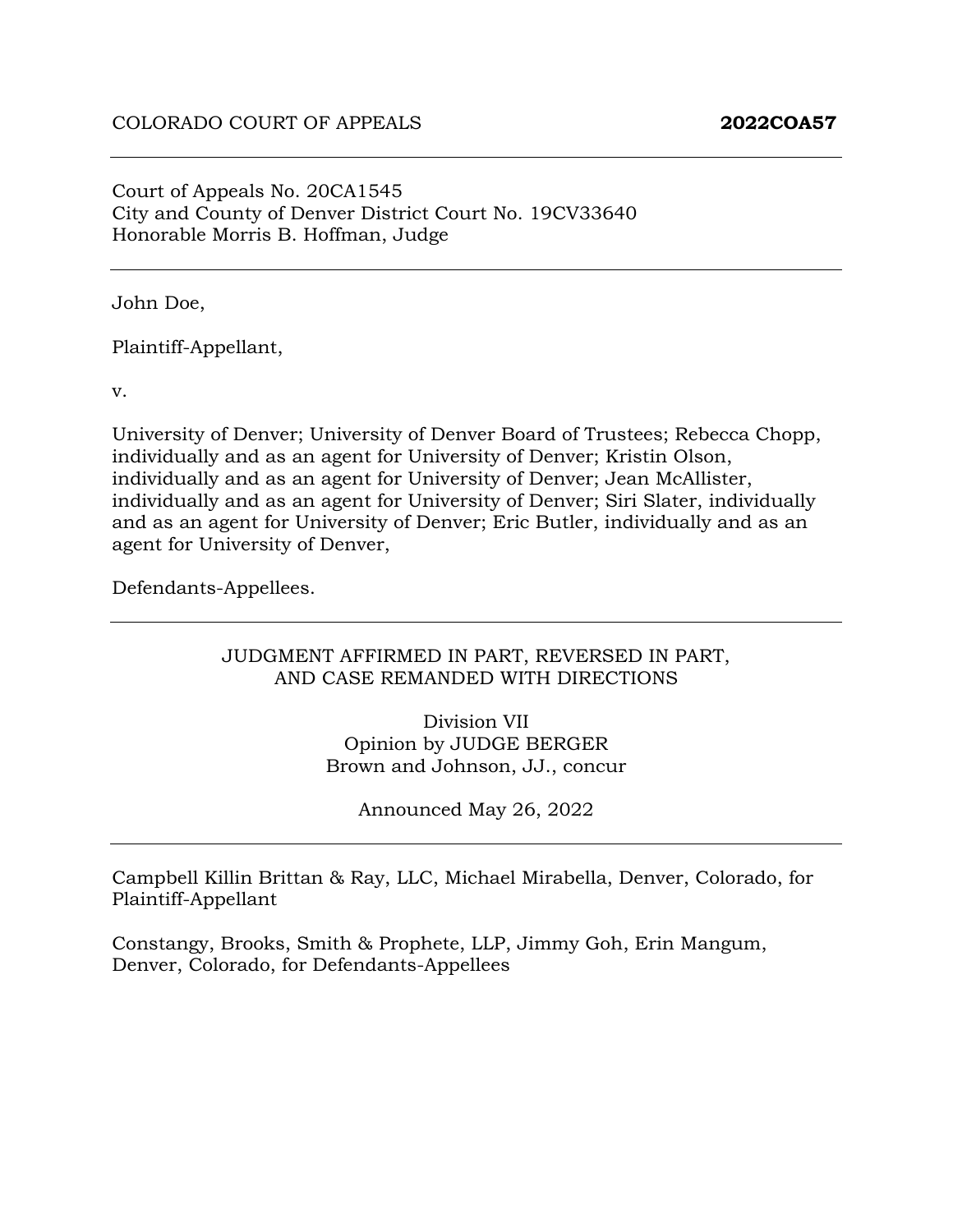¶ 1 John Doe appeals the district court's summary judgment in favor of the University of Denver (DU), its board of trustees, and the individuals responsible for the investigation and adjudication that culminated in John's expulsion for non-consensual sexual contact with Jane Roe.<sup>1</sup>

¶ 2 This case requires us to decide two questions of first impression in Colorado. First, are DU's *Office of Equal Opportunity Procedures 2015-2016* (Aug. 17, 2015), https://perma.cc/6TDL-4M6S (OEO Procedures), regarding student sexual misconduct investigations sufficiently definite to be enforceable in contract? Second, what tort duties, if any, does a private educational institution owe its students when investigating and adjudicating claims of sexual misconduct by its students?

¶ 3 We hold that DU's OEO Procedures regarding student sexual misconduct investigations are sufficiently certain to be enforced under Colorado contract law. We also hold that a private

<sup>&</sup>lt;sup>1</sup> John Doe and Jane Roe are pseudonyms used to preserve these persons' privacy. None of the parties challenges the propriety of using pseudonyms in litigation of this type. Respecting the party presentation principle, neither do we. *See Galvan v. People*, 2020 CO 82, ¶ 45.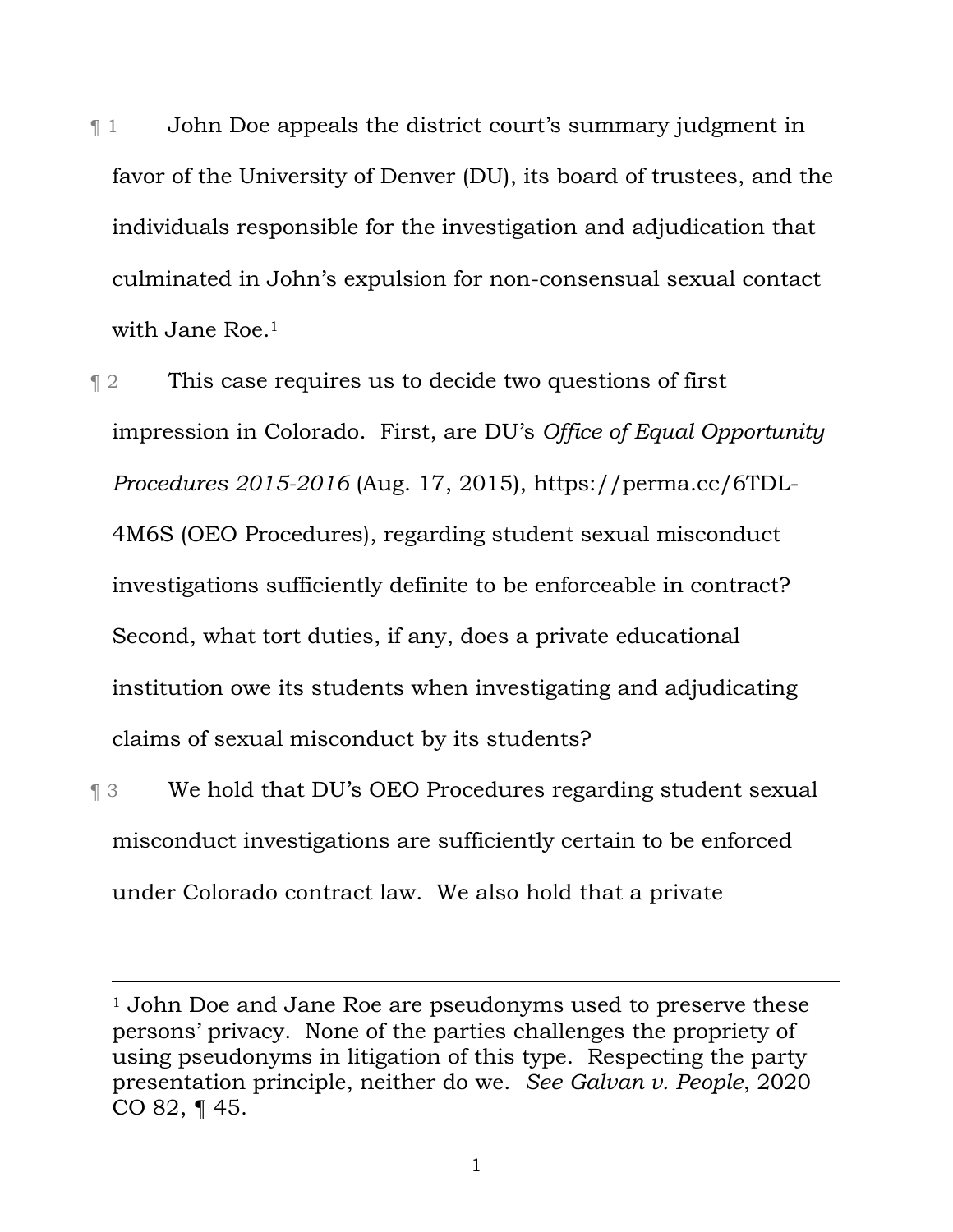educational institution owes a duty, independent of any contractual promises, to adopt fair procedures and to implement those procedures with reasonable care when investigating and adjudicating claims of sexual misconduct by one student against another. We also hold, however, that a university's trustees, employees, and agents do not owe this tort duty.

¶ 4 Accordingly, we affirm in part and reverse in part the district court's judgment and remand for further proceedings.

I. Relevant Facts and Procedural History

¶ 5 We glean the following facts from multiple sources, including John's, Jane's, and other witnesses' written submissions to DU, the correspondence between John and DU's investigators, and the facts found in the final investigation report. No evidentiary hearing on the disputed facts was ever held. We recite these facts solely to guide our legal analysis; none of the stated facts is binding on the district court on remand.

A. John and Jane's Relationship **Theorem 15 In fall 2015, John and Jane enrolled as undergraduate** students at DU. In January 2016, they began a romantic relationship in which they sometimes spent the night with each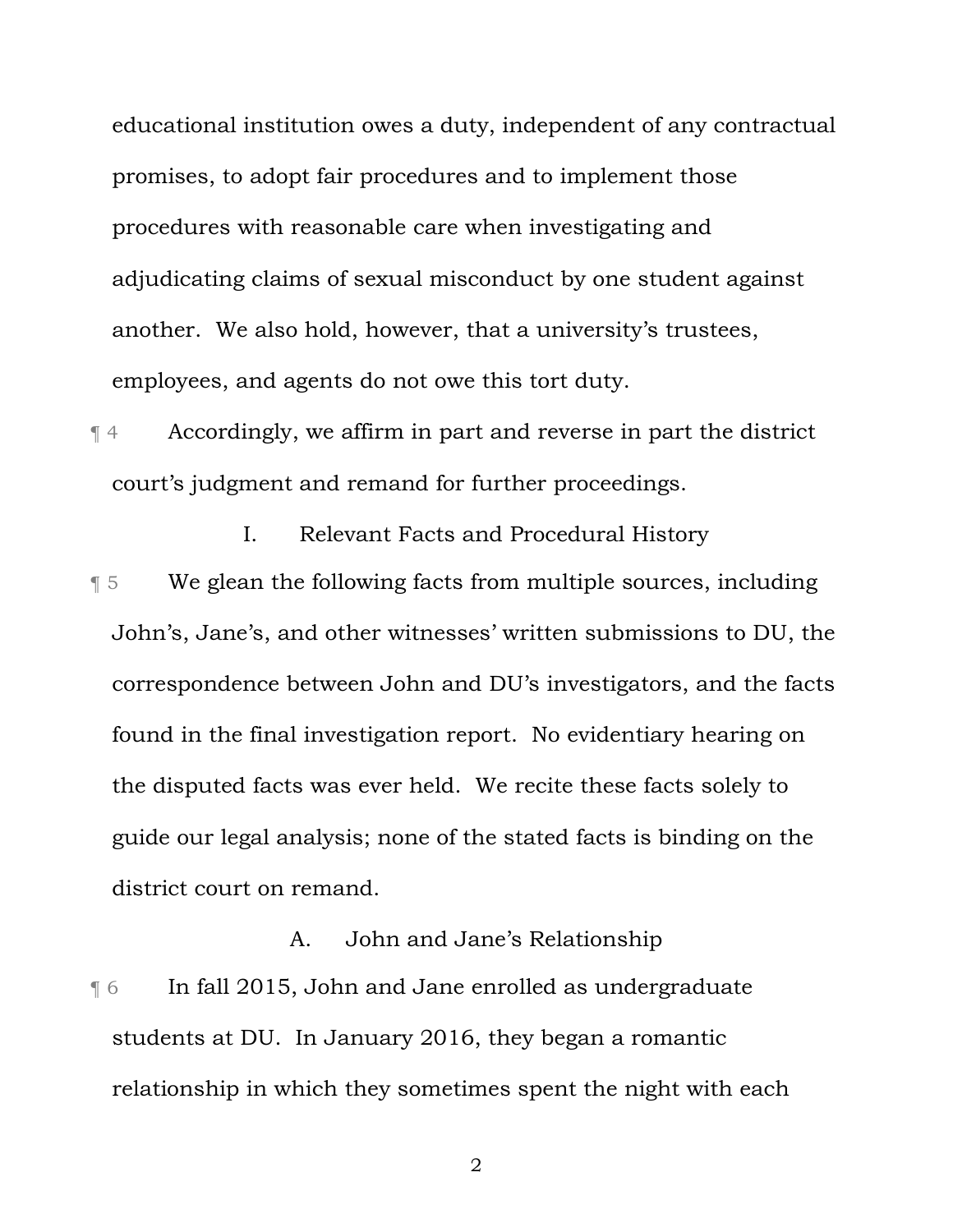other but did not engage in sexual intercourse. In February 2016, the relationship cooled, and they interacted with each other less often.

¶ 7 On a Friday in early March 2016, Jane was drinking alcohol with friends in a dorm and later at a bar. Jane wanted to talk to John, so after Jane returned to the dorm where both she and John lived, she attempted to locate John. After finding John in his friend's dormroom, where he had also been drinking alcohol, Jane brought him to her dormroom. They began kissing and engaging in sexual contact but did not engage in sexual intercourse that night. ¶ 8 John and Jane dispute the events that occurred the following morning. John claimed that he awoke to find Jane on top of him

attempting to engage in intercourse. They then engaged in consensual sexual intercourse "for a very brief time." At some point, Jane abruptly left the room. About ten minutes later, she returned and wanted to talk about their relationship. John was unwilling to discuss their relationship and returned to his room.

# ¶ 9 Jane's version of the Saturday morning events differed materially. She said that she woke up naked to find John fondling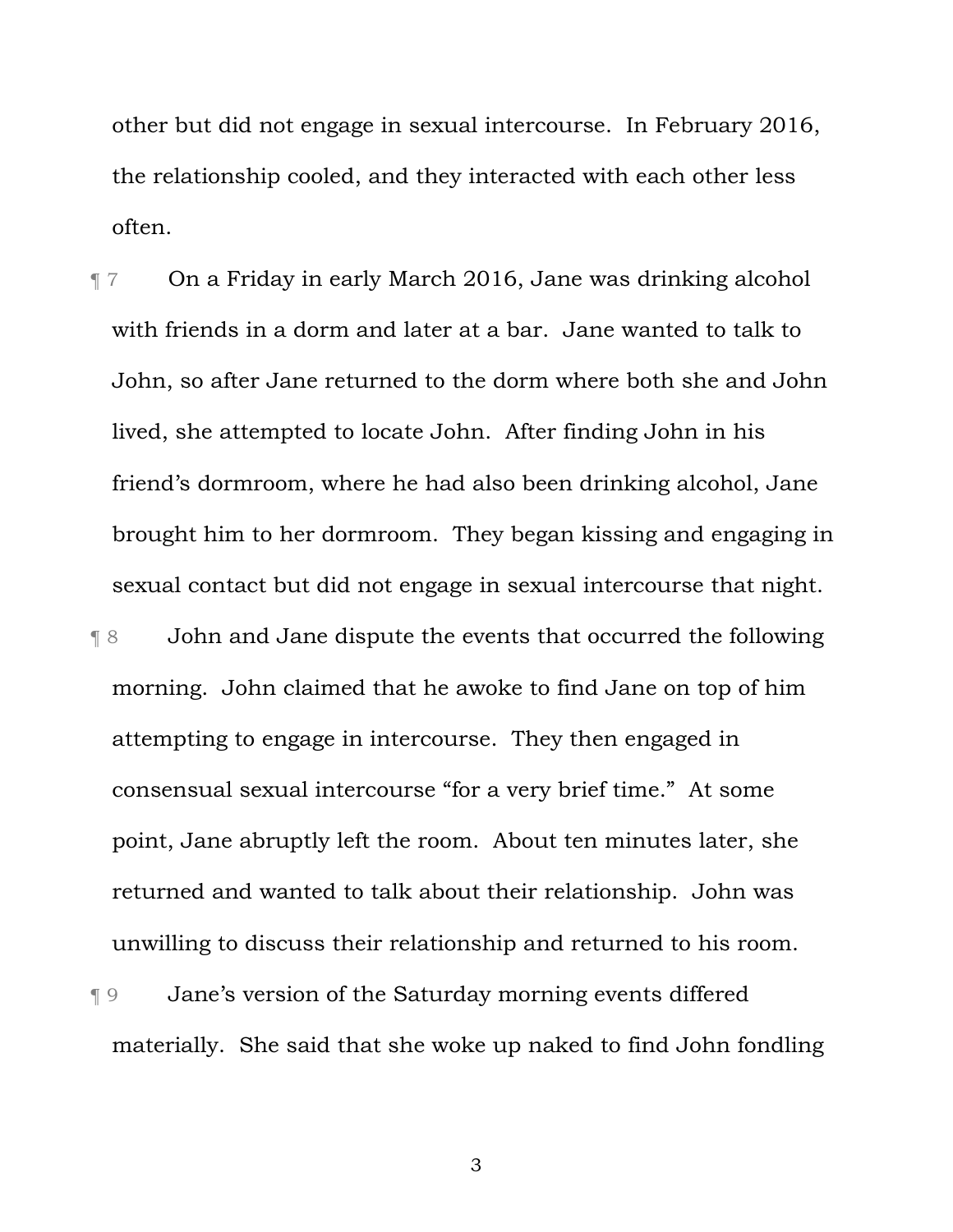her genitals and kissing her. She claimed that John then had sexual intercourse with her without her consent.

¶ 10 After hearing John discuss the incident with others at a party and after returning from spring break to discover that John had told additional people about their sexual encounter, Jane filed a complaint with DU's Office of Equal Opportunity (OEO).2

#### B. The OEO Procedures

¶ 11 As part of the enrollment process, John received a copy of the OEO Procedures. The OEO Procedures provide that DU will make an initial assessment when a report alleges a violation of a DU policy. OEO Procedures at XI.A. "Where the initial assessment concludes that Corrective Action and/or Outcomes may be appropriate, [DU] will initiate an investigation." *Id.* at XI.E.

¶ 12 The OEO Procedures require DU to designate either an employee of DU or an external investigator to conduct the investigation. *Id.* They require that "[a]ny investigator chosen to conduct the investigation must be impartial and free of any actual

<sup>2</sup> This is the DU office that addresses claims under Title IX of the Education Amendments of 1972, 20 U.S.C. §§ 1681-1688, including claims by students that another student engaged in sexual misconduct.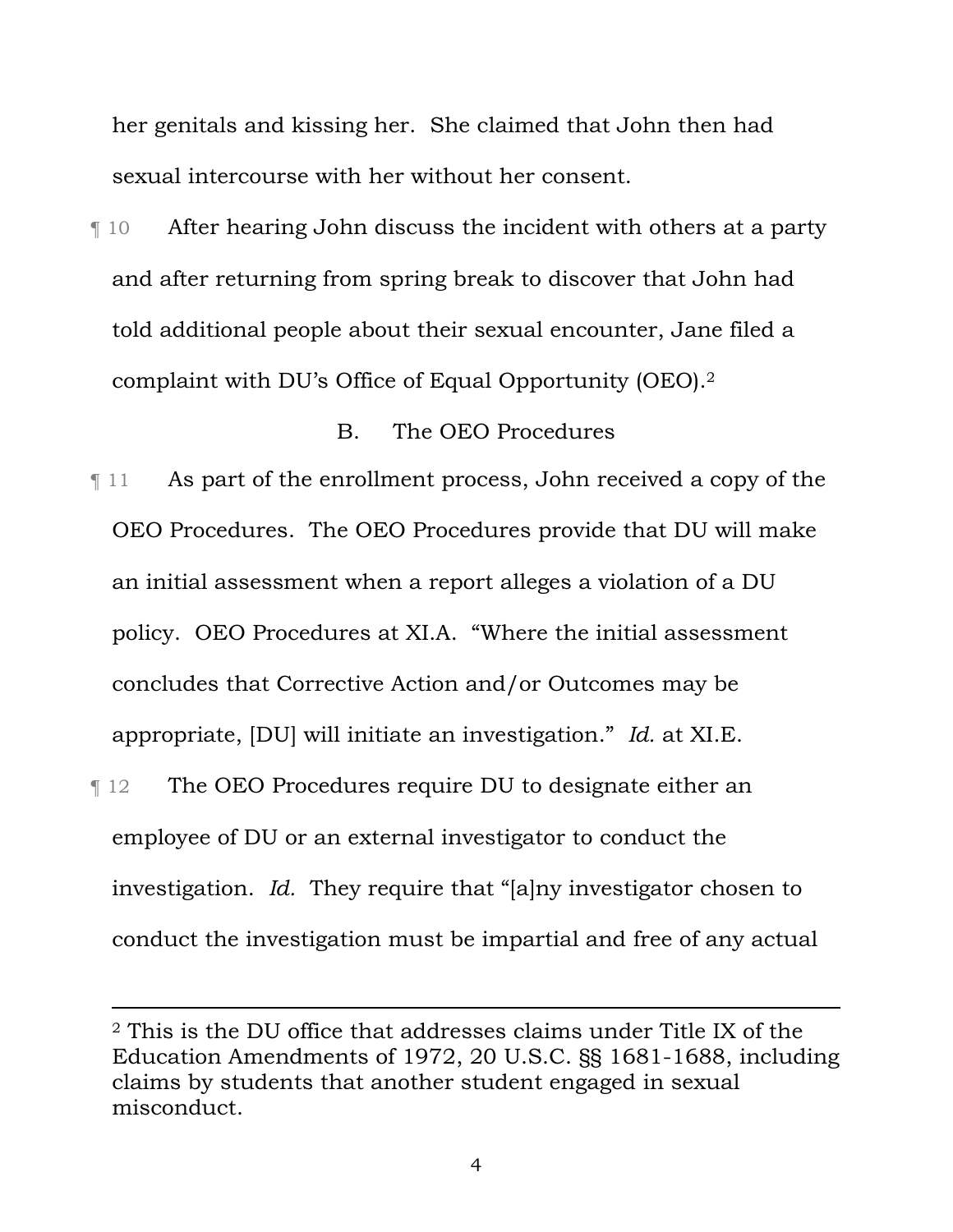conflict of interest." *Id.* The OEO Procedures contain various provisions designed to ensure that an investigation is "thorough, impartial and fair." *Id.*

- ¶ 13 At the conclusion of the investigation, the investigator must prepare a "written report that summarizes the information gathered and synthesizes the areas of agreement and disagreement between the parties." *Id.* at XI.F. In preparing the report, "the investigator will review all facts gathered to determine whether the information is material to the determination of responsibility given the nature of the allegation. In general, the investigator may exclude information that is immaterial." *Id.* Before the report is finalized, the complainant and respondent are given an opportunity to review the preliminary report and offer oral and written comments. *Id.*
- ¶ 14 Upon receipt of additional information from the complainant or respondent, "the investigator will make a finding as to whether there is sufficient information to establish, by a preponderance of the evidence, that a policy violation occurred. The final written report will include the determination of responsibility and the rationale for the determination." *Id.*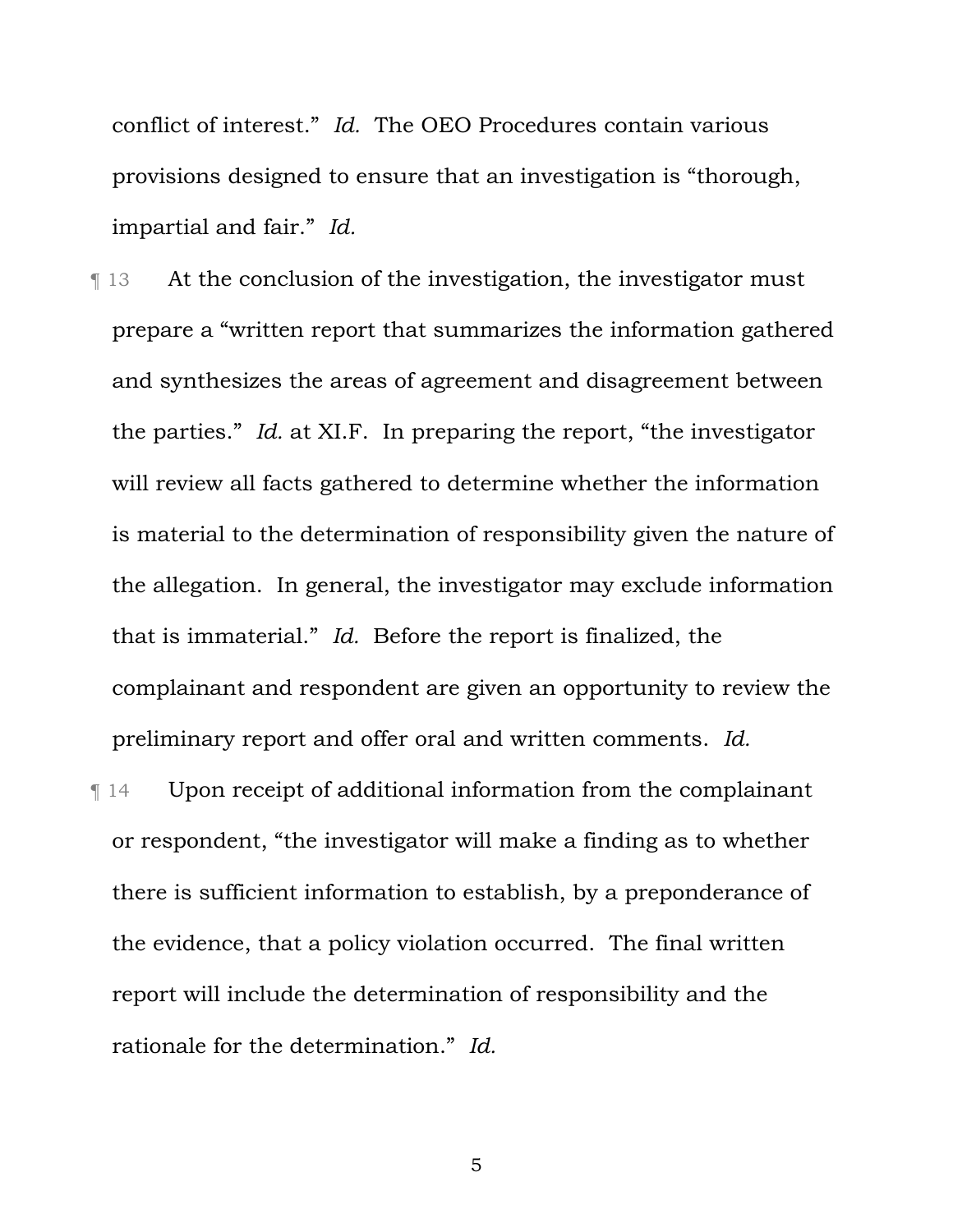¶ 15 "When there is a determination of responsibility for a policy violation[,] the [OEO] will refer the matter to the appropriate administrator for Corrective Action or Outcomes." *Id.* at XI.H.1. If the respondent is a student, the matter is then referred to the Outcome Council. *Id.* at XI.I. The OEO Procedures direct the Outcome Council to "mak[e] a neutral and impartial review of investigations and findings, and impos[e] outcomes (sanctions)." *Id.* at XIII.B.1. "In general[,] violations of the non-consensual sexual contact provision of [the OEO] Procedures typically result in a dismissal . . . ." *Id.* at XIII.D. Once the Outcome Council renders a finding, it issues a letter describing the outcome and appeal options. *Id.* at XIII.E. The OEO Procedures provide that "[a]ppeal decisions are final." *Id.* at XIII.F.

### C. The Investigation

¶ 16 On March 24, 2016, the OEO received Jane's complaint. The Title IX Coordinator reached out to Jane that same day and held an informational meeting with her in early April. On April 12, Jane requested a formal investigation.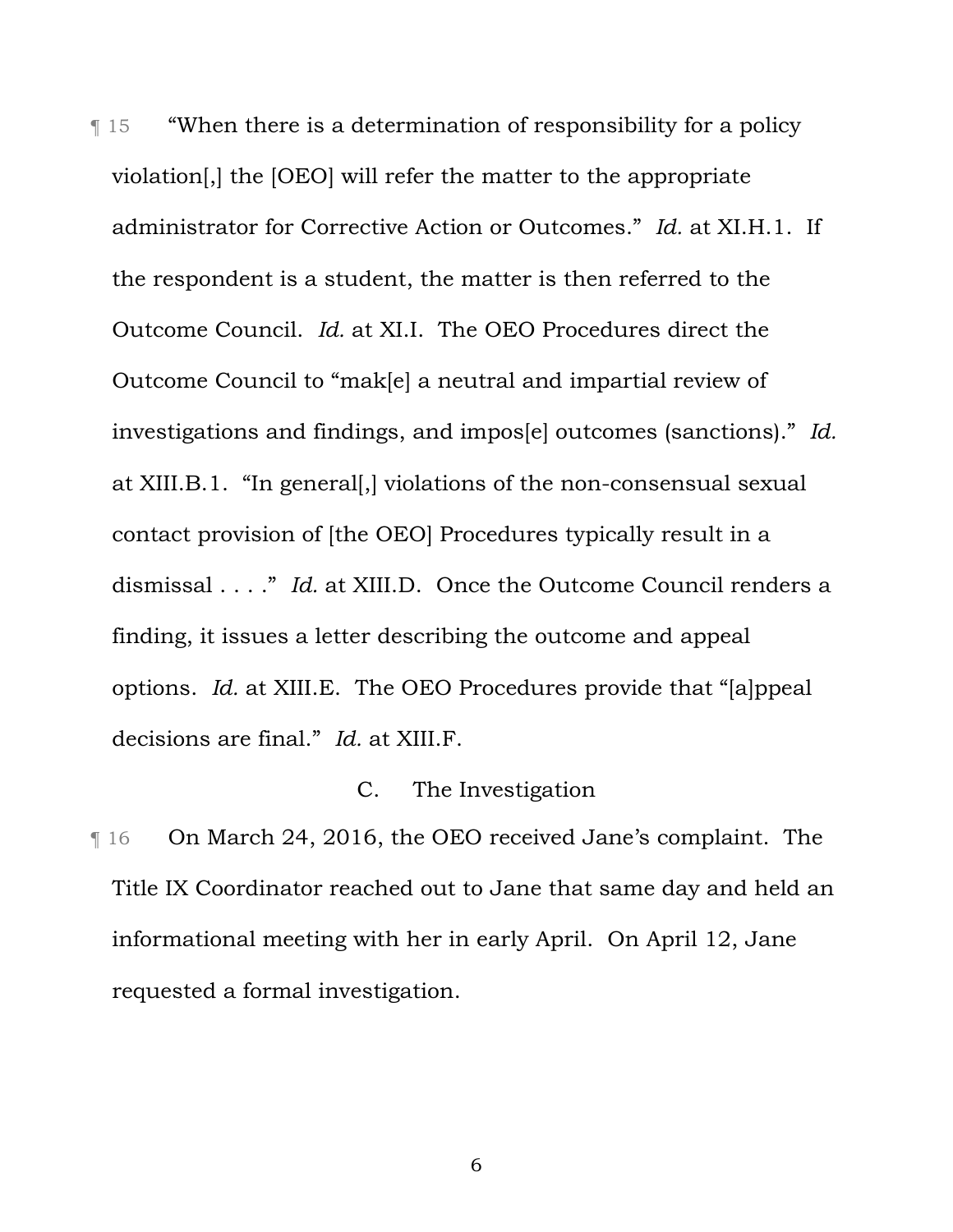¶ 17 In late April, the Title IX Coordinator gave John notice of Jane's allegations and issued a "no contact order" to John.3 John submitted to a formal interview with the investigators in early May. John provided the names of five people he wanted the investigators to interview: his mother, his legal counsel, his therapist, and two students. In addition to Jane and John, the investigators interviewed eleven witnesses whom Jane had identified.

¶ 18 Before submitting her complaint to the OEO, Jane underwent a sexual assault nurse examination (SANE). During the investigation, she submitted portions of the SANE report. The portions she submitted described a dozen observable abrasions and contusions on her body. Jane did not submit, however, (1) photographs of her abrasions and contusions; (2) summaries by the SANE nurse or the attending physician; or (3) her written statement to the SANE nurse regarding the source of her injuries. The portions of the SANE report that Jane submitted did not include any medical analysis as to the possible cause or age of her injuries.

<sup>3</sup> None of the parties addresses whether a private educational institution has legal authority to impose a "no contact order," so we do not further address this question. *See Galvan*, ¶ 45.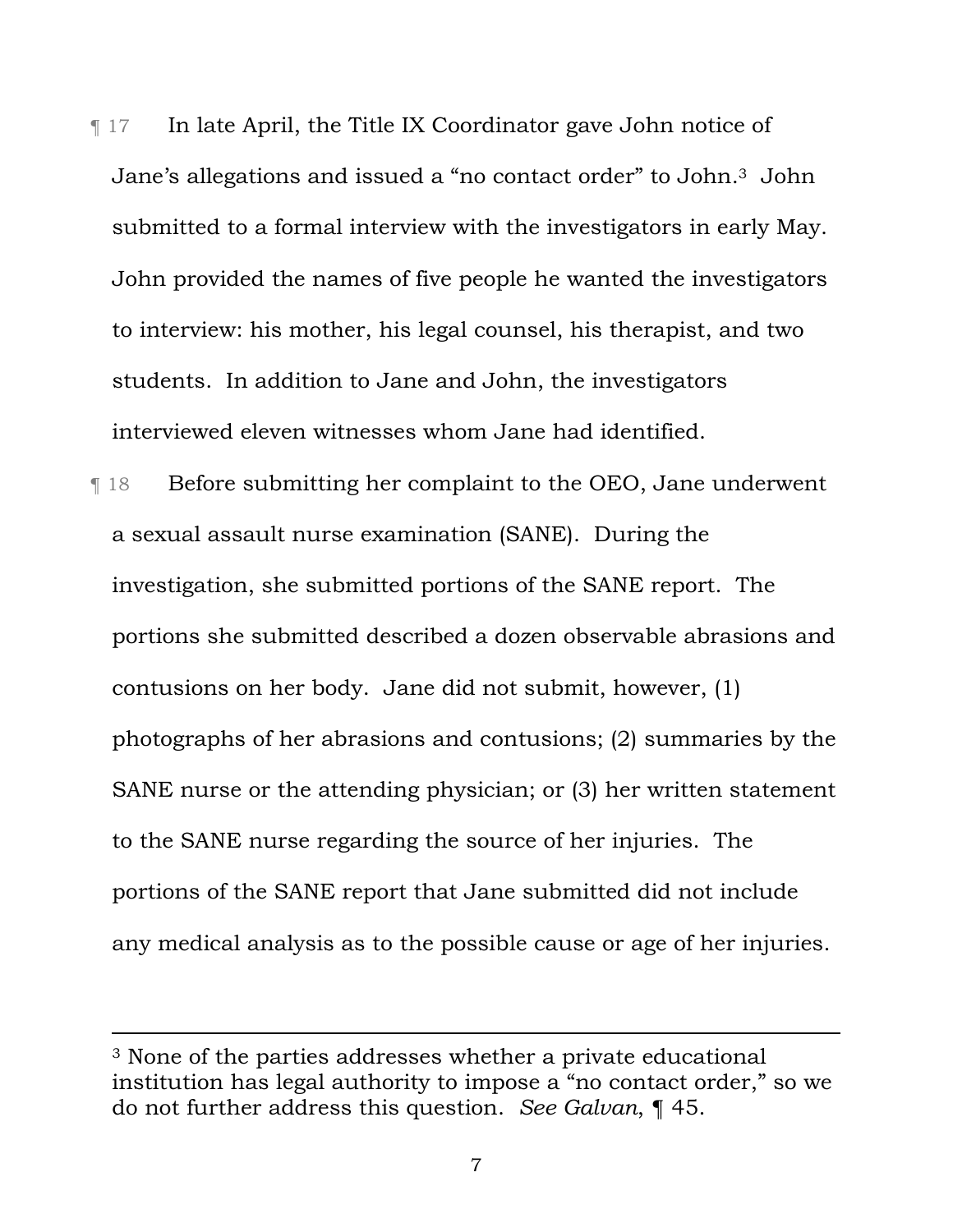¶ 19 Though the preliminary report is not in the record, the final report states that John and Jane "were given the opportunity to review the preliminary report and offer any factual clarifications and additional relevant information related to the statements." After he reviewed the investigators' preliminary report, John realized that the investigators had not interviewed *any* of his witnesses and again requested that the investigators interview them. The investigators then interviewed one of John's witnesses — his therapist.

- ¶ 20 The investigators declined to interview the other witnesses John identified even though some of those witnesses — students were in the dormroom with him when Jane came and brought him back to her dormroom on the night in question. The final report stated that interviews of John's witnesses were unnecessary because "the [i]nvestigators had already interviewed witnesses [who] could corroborate the information that [John] expected them to provide."
- **The final report further acknowledged that Jane had not** produced the complete SANE report but nevertheless concluded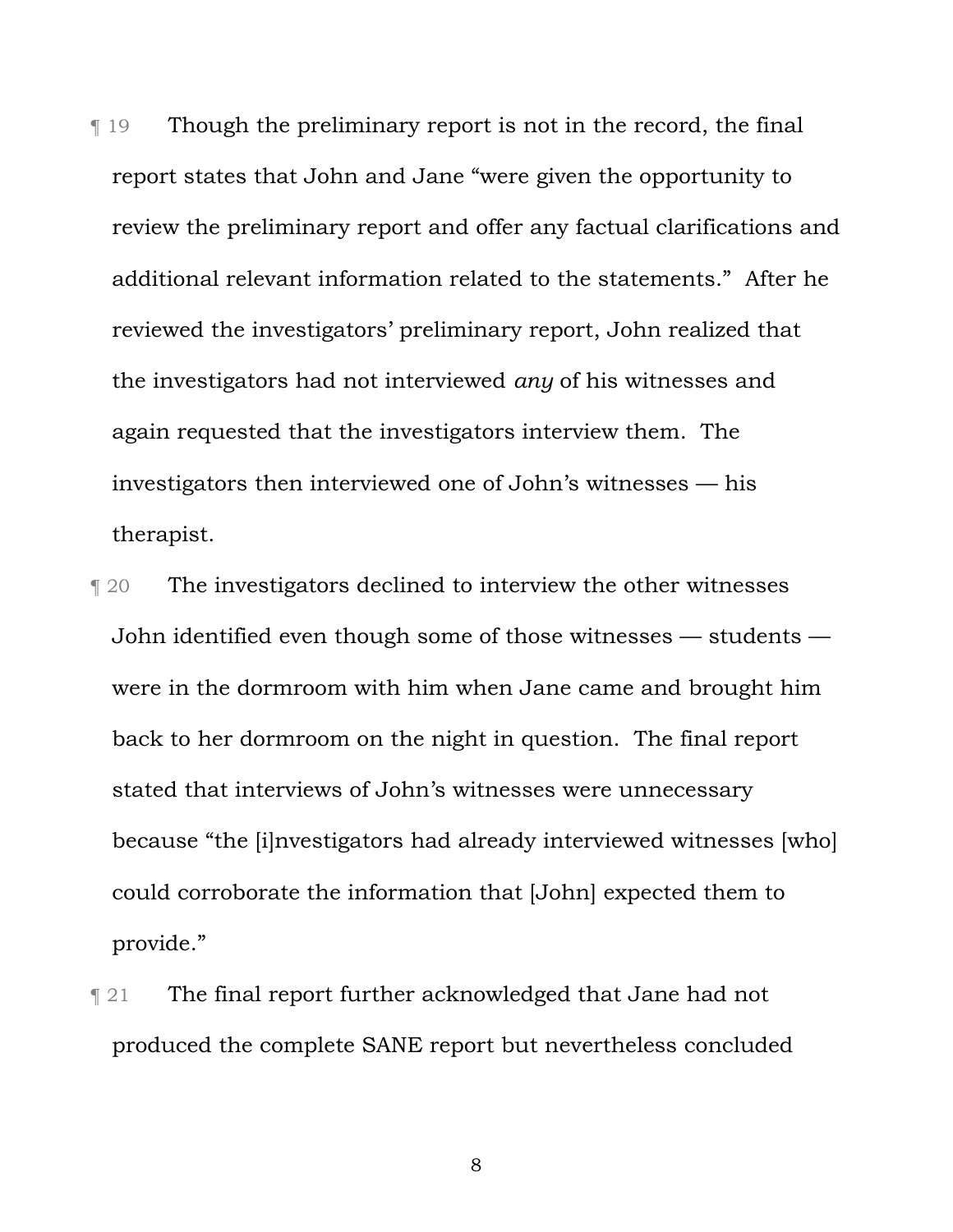that the portions of the report she had submitted corroborated Jane's version of events.

- **The final report concluded, "it is more likely than not that** [John] engaged in non-consensual sexual contact with [Jane] on the morning in question."
- ¶ 23 Shortly after the final report was issued, John was informed that the Outcome Council "determined that dismissal is the only reasonable outcome" and that his dismissal from DU was effective immediately.
- ¶ 24 John appealed, alleging that the investigators' "strong bias" affected their ability to conduct a "fair and equal investigation." He also alleged that the outcome was "disproportionate to the violation." John's appeal was denied, constituting "a final decision, with no further route of appeal."

D. The Federal and State Lawsuits

¶ 25 Following his expulsion, John sued DU, its trustees, and the individuals responsible for the investigation and adjudication in the United States District Court for the District of Colorado. He pleaded federal claims, including a violation of his rights under Title IX of the Education Amendments of 1972, 20 U.S.C. §§ 1681-1688.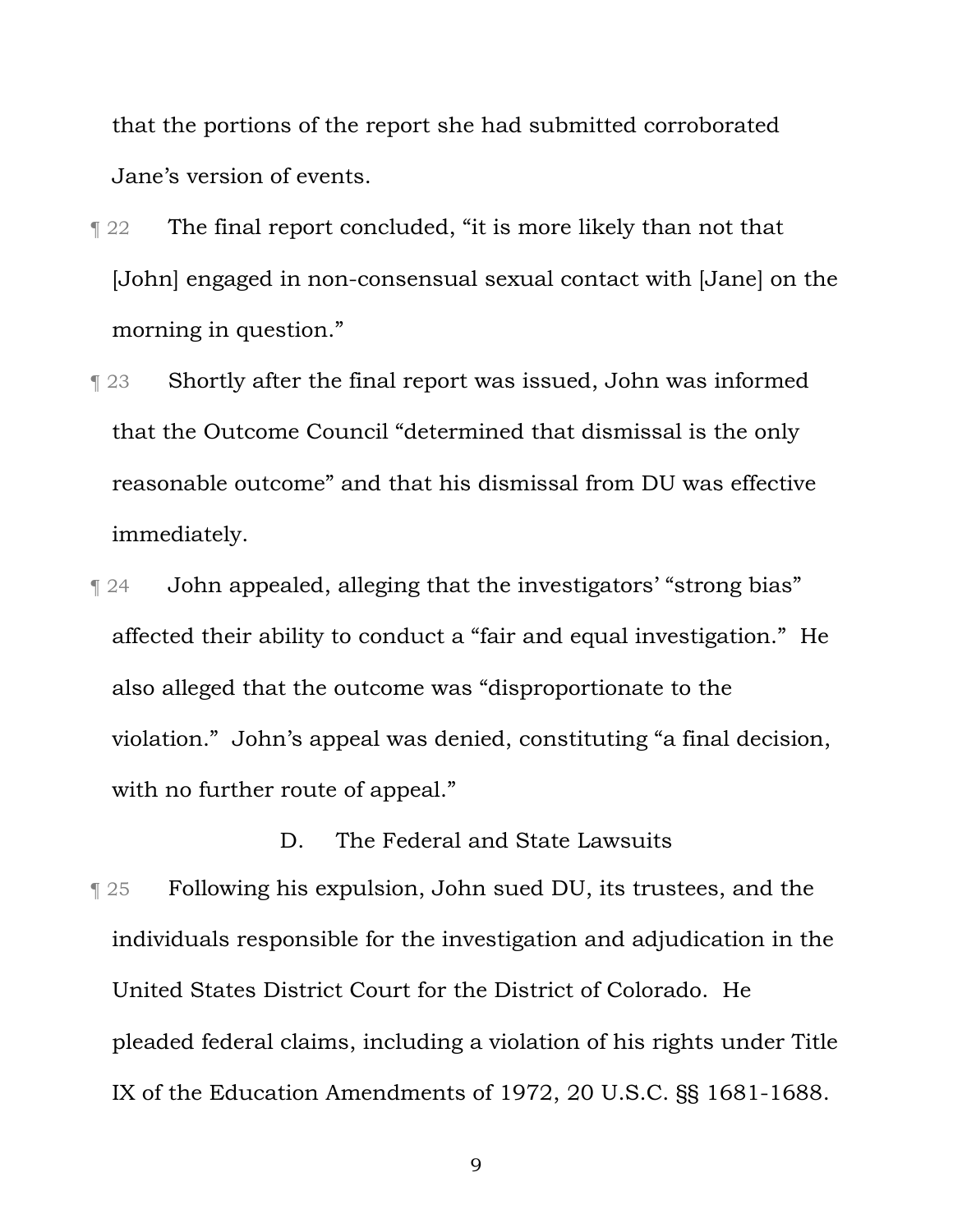*See Doe v. Univ. of Denver*, Civ. A. No. 17-cv-01962, 2019 WL 3943858, at \*3 (D. Colo. Aug. 20, 2019) (unpublished opinion), *rev'd and remanded*, 1 F.4th 822 (10th Cir. 2021). He also pleaded state law claims for breach of contract, breach of the covenant of good faith and fair dealing, promissory estoppel, and negligence. *Id.* 

- ¶ 26 After the federal district court granted summary judgment on the federal claims in favor of all defendants and dismissed the state law claims without prejudice, John filed the lawsuit underlying this appeal in Denver District Court, raising the same four state law claims he originally brought in federal court.
- **The defendants moved for summary judgment on all claims,** which the district court granted. As to John's contract claim (including his claim for breach of the duty of good faith and fair dealing), the court concluded that DU's promise of a "thorough, impartial and fair" investigation was too vague to be enforced. The district court also rejected John's negligence claim, holding that DU did not owe John an "extra-contractual duty to non-negligently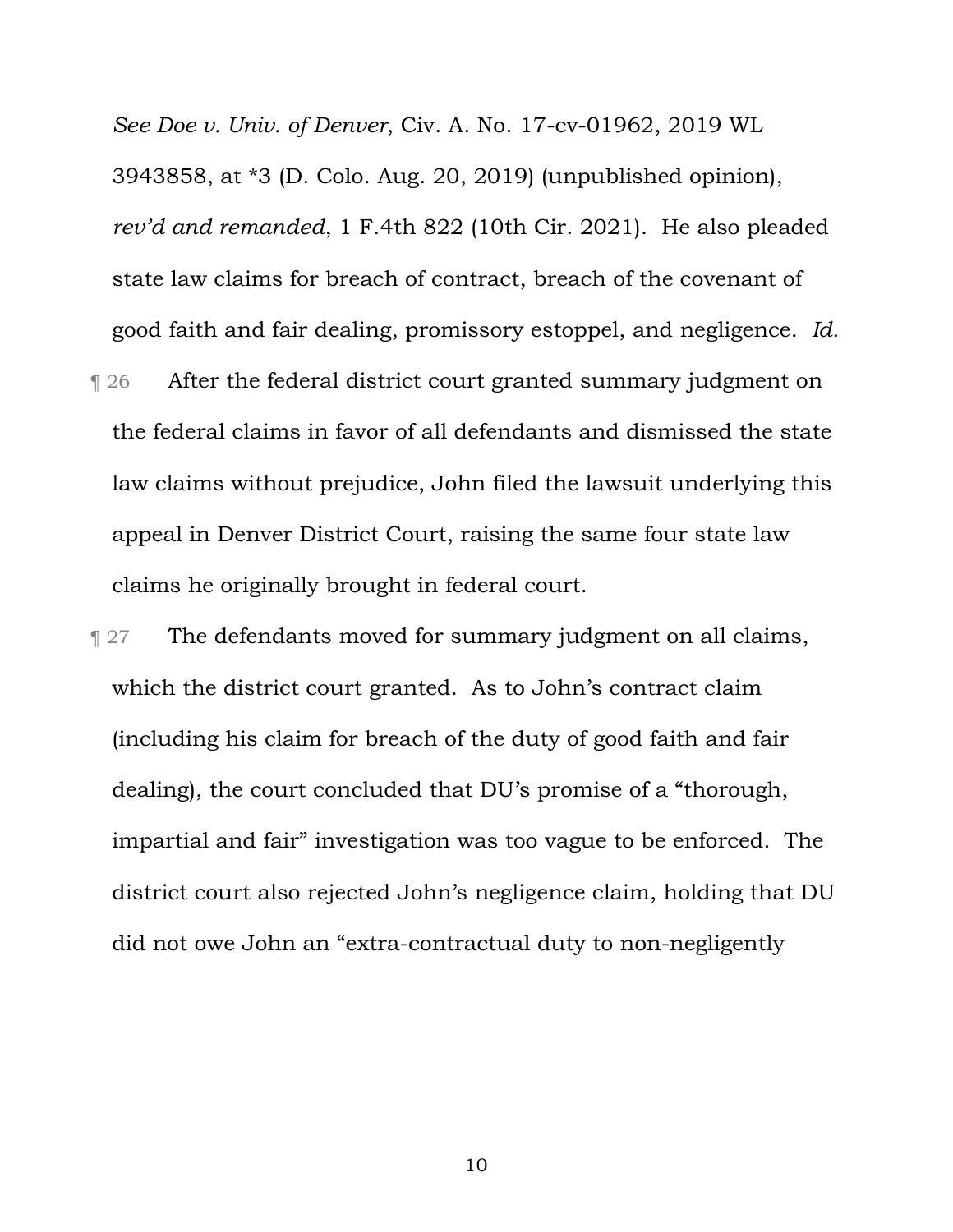investigate claims of sexual assault by one student against another."4 John appeals.

¶ 28 After completion of briefing in this court, the United States Court of Appeals for the Tenth Circuit reversed the federal district court's grant of summary judgment, holding that genuine issues of material fact precluded summary judgment on John's Title IX claim against DU. *Doe v. Univ. of Denver*, 1 F.4th 822, 825 (10th Cir. 2021). The Tenth Circuit's opinion identified several inconsistencies and deficiencies in DU's investigation of John and concluded that there were genuine issues of material fact as to whether DU's investigation discriminated against John based on sex in violation of Title IX. *Id.* at 832-34.5

<sup>4</sup> The district court also granted summary judgment in favor of the defendants on John's promissory estoppel claim, but John does not appeal that portion of the court's order. Accordingly, we do not further address John's promissory estoppel claim.

<sup>5</sup> Because the briefing in this court was completed before the Tenth Circuit announced its opinion in *Doe v. University of Denver*, 1 F.4th 822, 825 (10th Cir. 2021), we requested that the parties address at oral argument the effects, if any, of the Tenth Circuit's opinion on our analysis and disposition of this appeal. They did so.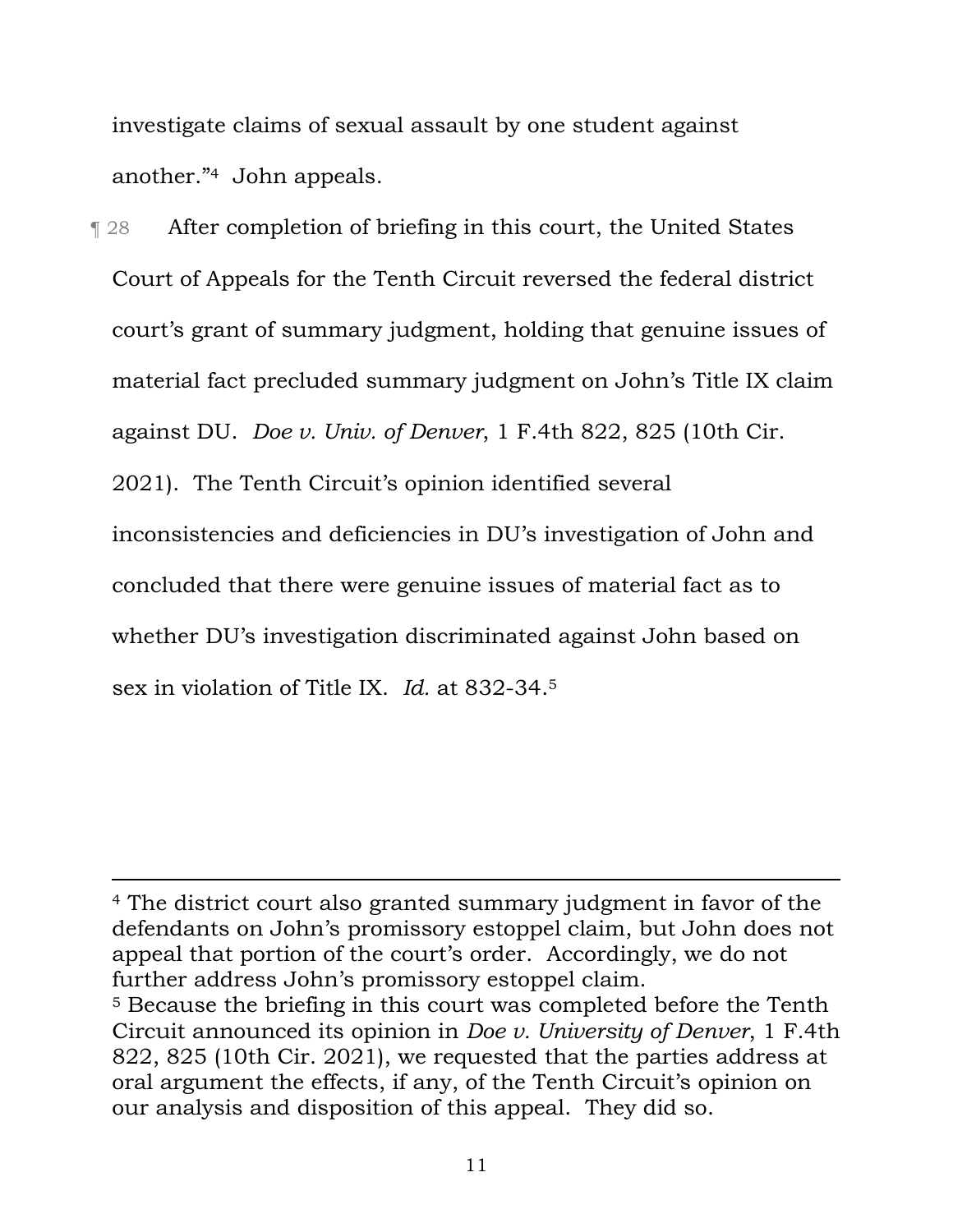#### II. Standard of Review

- ¶ 29 We review summary judgments de novo. *Westin Operator, LLC v. Groh*, 2015 CO 25, ¶ 19. Summary judgment is proper "if the pleadings, depositions, answers to interrogatories, and admissions on file, together with the affidavits, if any, show that there is no genuine issue as to any material fact and that the moving party is entitled to a judgment as a matter of law." C.R.C.P. 56(c); *see also Mullen v. Metro. Cas. Ins. Co.*, 2021 COA 149, ¶ 14.
	- III. The OEO Procedures are Sufficiently Definite and Certain to be Enforced Under Colorado Contract Law
- ¶ 30 John claims that DU violated its OEO Procedures and thereby breached its contract with him by failing to conduct a "thorough, impartial and fair" investigation. *See* OEO Procedures at XI.E. He also claims that DU violated the implied covenant of good faith and fair dealing.
- ¶ 31 The fundamental question presented to us is whether the term in the OEO Procedures providing for a "thorough, impartial and fair" investigation is sufficiently definite to be enforceable in contract.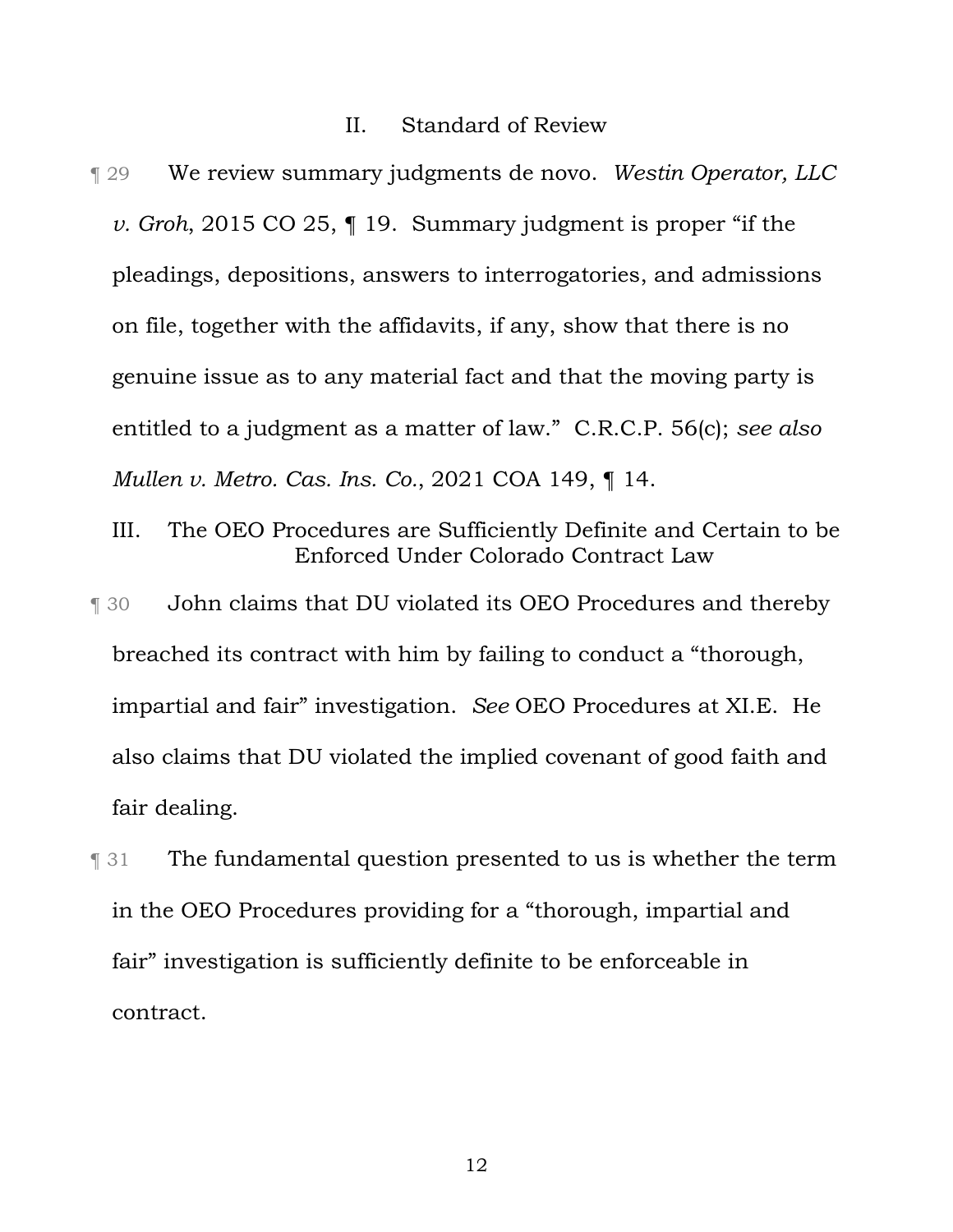¶ 32 While no Colorado appellate court has addressed this question, other courts have. Some courts have concluded that contractual terms like "fundamental fairness" and "basic fairness" are sufficiently definite and certain to be enforced under contract law. *See Goodman v. President & Trs. of Bowdoin Coll.*, 135 F. Supp. 2d 40, 57 (D. Me. 2001); *see also Doe v. Brandeis Univ.*, 177 F. Supp. 3d 561, 572 (D. Mass. 2016).

¶ 33 Other courts have concluded that general statements promising a safe and healthy workplace or that dissertation committee members would be involved in a "very active manner" are insufficiently certain to be enforced under contract law. *See Vasey v. Martin Marietta Corp.*, 29 F.3d 1460, 1465 (10th Cir. 1994); *Borwick v. Univ. of Denver Bd. of Trs.*, Civ. A. No. 11-cv-01216, 2013 WL 1149543, at \*8 (D. Colo. Mar. 18, 2013) (unpublished opinion), *aff'd*, 569 F. App'x 602 (10th Cir. 2014).

**The district court in this case reasoned that the term** "thorough, impartial and fair" was not sufficiently definite to create an enforceable contract under Colorado law. Based on the specific investigation and adjudication procedures contained in the OEO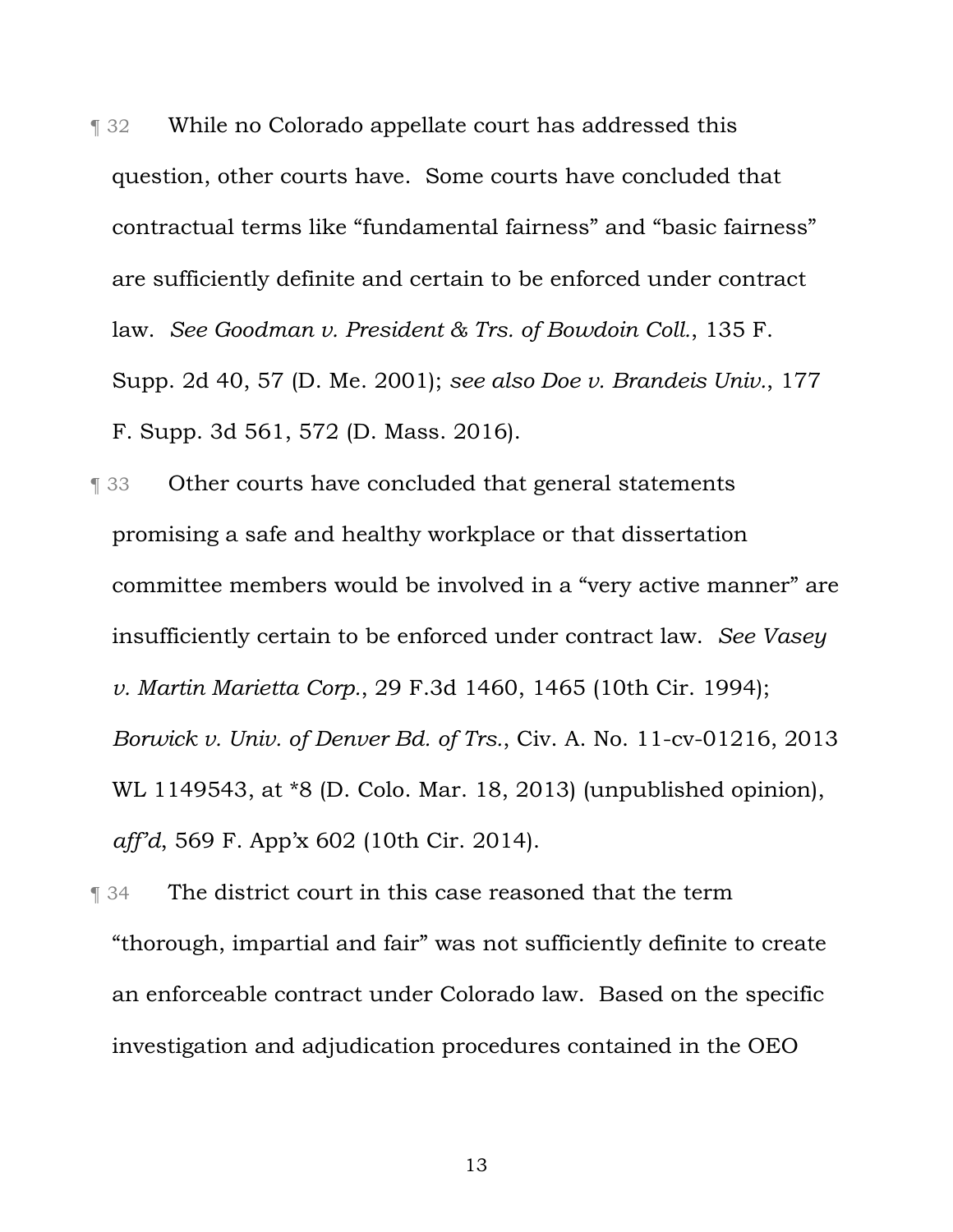Procedures, including the words "thorough, impartial and fair," we disagree.

## A. Contract Law

¶ 35 To recover for breach of contract, a plaintiff must prove (1) the existence of a contract; (2) the plaintiff's performance or some justification for nonperformance; (3) the defendant's failure to perform; and (4) damages to the plaintiff.6 *W. Distrib. Co. v. Diodosio*, 841 P.2d 1053, 1058 (Colo. 1992).

¶ 36 Colorado appellate courts have recognized that "[t]he basic relationship between a student and an educational institution is contractual in nature." *CenCor, Inc. v. Tolman*, 868 P.2d 396, 398 (Colo. 1994); *see also Davis v. Regis Coll., Inc.*, 830 P.2d 1098, 1100 (Colo. App. 1991). "Materials actually provided to a student,

<sup>6</sup> Under Colorado contract law, "[n]ominal damages are recoverable for a breach of contract even if no actual damages resulted or if the amount of actual damages has not been proved." *City of Westminster v. Centric-Jones Constructors*, 100 P.3d 472, 481 (Colo. App. 2003). This is in contrast to a tort claim, where damages are an essential element of the claim; if a plaintiff fails to prove damages in a tort case, judgment enters in favor of the defendant. *See, e.g.*, *Nunn v. Mid-Century Ins. Co.*, 244 P.3d 116, 121 (Colo. 2010) ("[A]s with most tort claims, proof of actual damages is an essential element of a bad faith breach of an insurance contract claim.").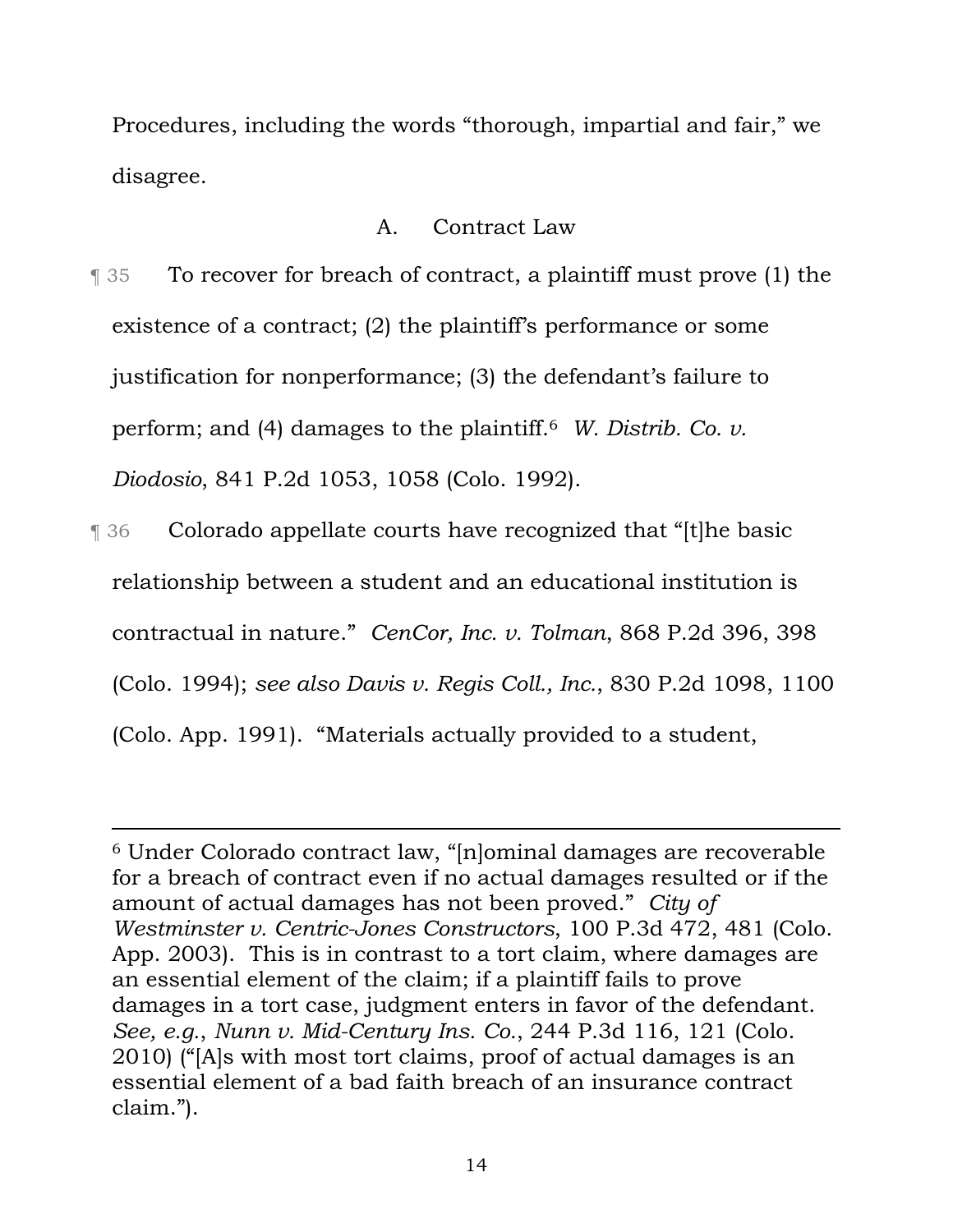including enrollment agreements and catalogs, may become part of the agreement." *CenCor*, 868 P.2d at 398. But contract claims regarding "the general quality of educational experiences provided to students have generally been rejected." *Id.*

- ¶ 37 "If the parties fail to agree to sufficiently definite and certain terms, there is no meeting of the minds and, hence, no valid contract." *Schmidt v. Frankewich*, 819 P.2d 1074, 1077 (Colo. App. 1991). On the other hand, contract terms that are "sufficiently definite to enable the court to determine whether the contract has been performed or not" are enforceable. *Stice v. Peterson*, 144 Colo. 219, 224, 355 P.2d 948, 952 (1960) (quoting *Newton Oil. Co. v. Bockhold*, 115 Colo. 510, 518, 176 P.2d 904, 908 (1946)).
- ¶ 38 Contract interpretation is a question of law that we review de novo. *Ad Two, Inc. v. City & Cnty. of Denver*, 9 P.3d 373, 376 (Colo. 2000). "The primary goal of contract interpretation is to determine and give effect to the intent of the parties. The intent of the parties to a contract is to be determined primarily from the language of the instrument itself." *Id.* (citation omitted). When interpreting a contract, all terms must be viewed in the context of the contract as a whole. *Cary v. United of Omaha Life Ins. Co.*, 108 P.3d 288, 293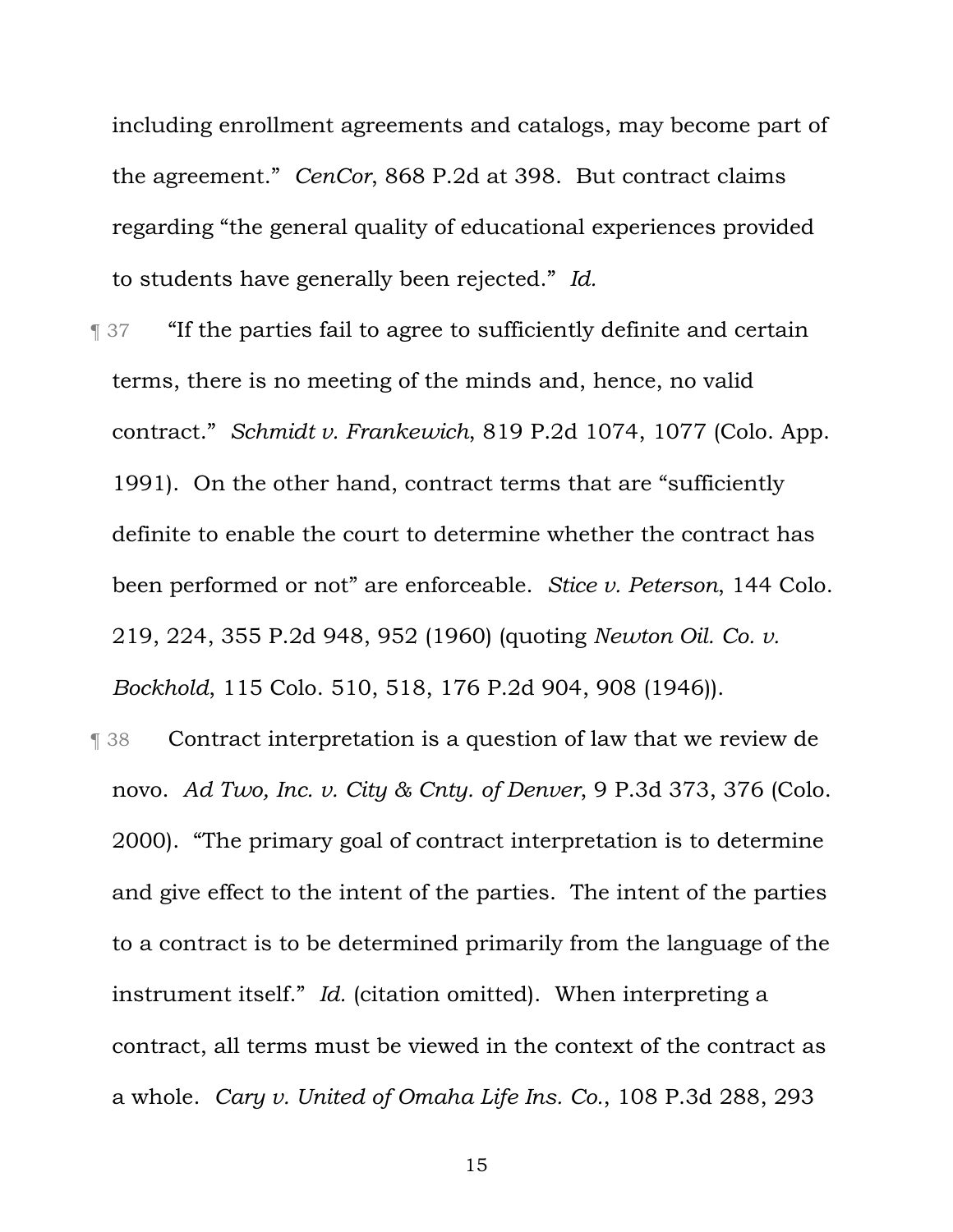(Colo. 2005). Contract language "must be examined and construed in harmony with the plain and generally accepted meaning of the words employed." *AdTwo, Inc.*, 9 P.3d at 376. "The meaning of a contract is found by examination of the entire instrument and not by viewing clauses or phrases in isolation." *U.S. Fid. & Guar. Co. v.*

*Budget Rent-A-Car Sys., Inc.*, 842 P.2d 208, 213 (Colo. 1992).

B. The OEO Procedures on Investigations

# ¶ 39 Section XI.E of the OEO Procedures provides as follows:

The investigation is designed to provide a fair and reliable gathering of the facts. *The investigation will be thorough, impartial and fair, and all individuals will be treated with appropriate sensitivity and respect. . . .*

The investigator will conduct interviews as necessary, review documents, and any other relevant information concerning the alleged discriminatory acts. The parties may provide any relevant information to the investigator, including the names of witnesses to contact and/or documents to review at any time before the investigation is closed. The Complainant and Respondent will have an equal opportunity to be heard, to submit information, and to identify witnesses who may have relevant information. Witnesses must have observed the acts in question or have information relevant to the incident and cannot be participating solely to speak about an individual's character. Investigators will review and determine the weight and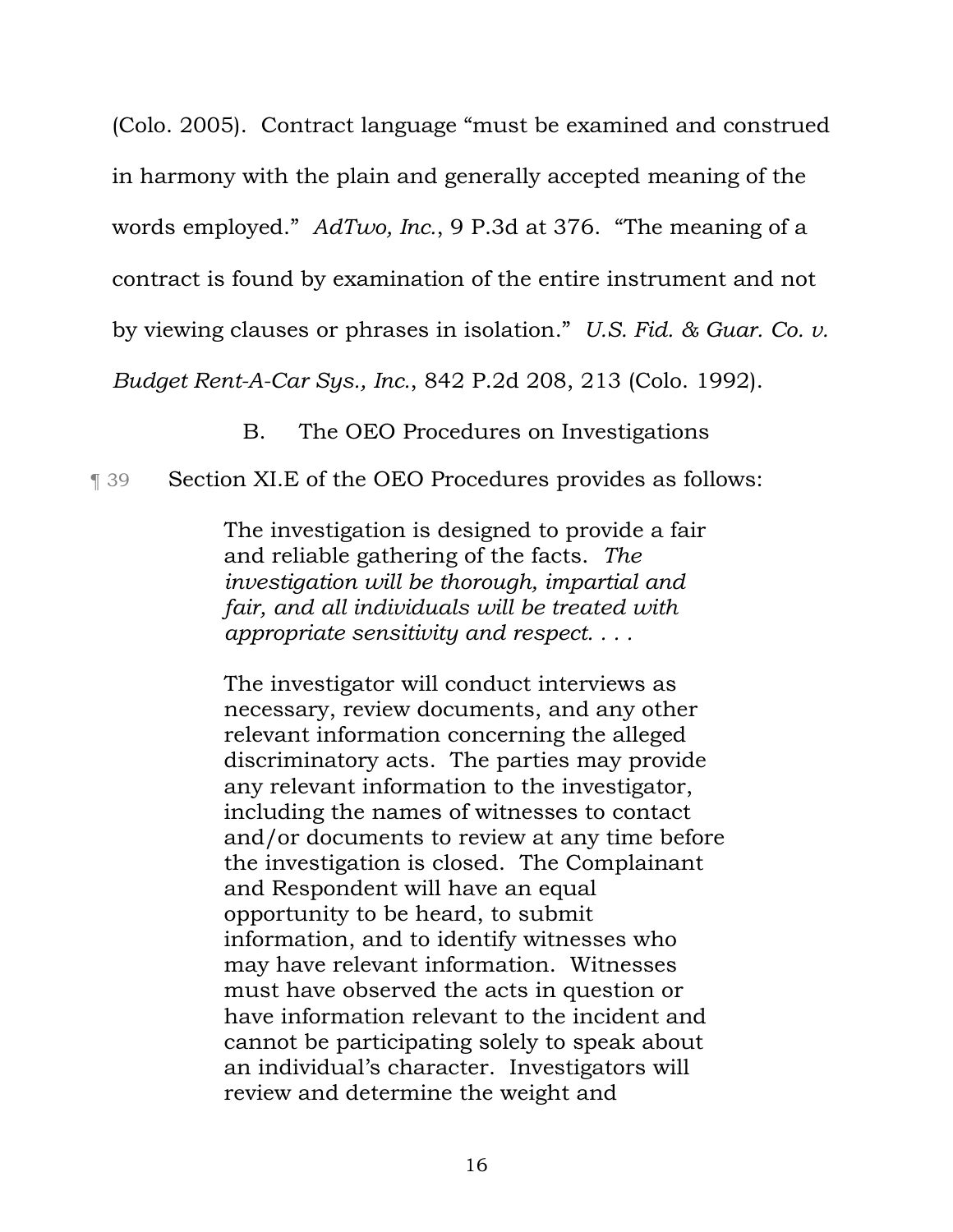materiality of all submitted information and including the necessity of interviewing potential witnesses.

. . . .

After [DU] decides to move forward with an investigation and the complainant's initial interview is completed, the Respondent will be notified by Title IX or Equal Opportunity staff that an investigation has been initiated. They will be notified in writing and invited to an informational meeting to review the process and the resources available to them throughout the process. . . .

After the respondent has completed the informational meeting or the initial ten (10) business days from receiving notice have passed, the respondent will be invited to complete an initial interview with an investigator. . . .

In most cases, investigators will have follow-up questions for the complainant and respondent after their respective initial interviews. . . .

(Emphasis added.)

## C. Application

¶ 40 The words "thorough," "impartial," and "fair" are not defined in

the OEO Procedures' definitional section. But that does not end

our inquiry. Instead, when we examine the entire document, rather

than view the words "thorough, impartial and fair" in isolation, we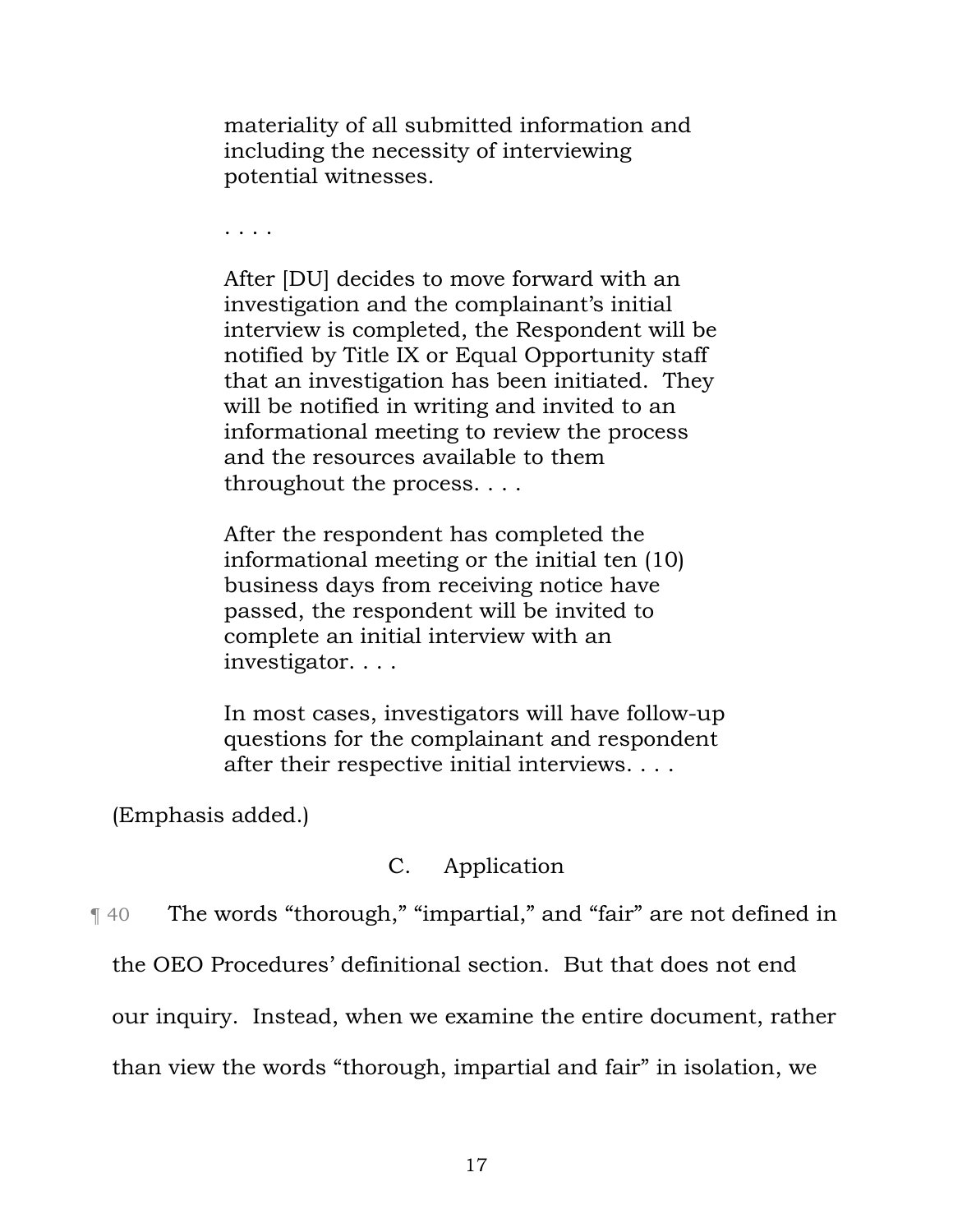are able to ascertain the parties' intent. The specific investigation requirements give meaning to the words "thorough, impartial and fair" and are sufficiently definite to determine whether the contractual terms have been performed or breached.

- ¶ 41 Consider the following provision in the OEO Procedures: "The Complainant and Respondent will have an equal opportunity to be heard, to submit information, and to identify witnesses who may have relevant information." OEO Procedures at XI.E. Evidence that the investigators interviewed eleven of the witnesses Jane identified but only one of the five witnesses John identified might allow a fact finder to conclude that DU breached its contractual promise of a "thorough, impartial and fair" investigation.
- ¶ 42 The United States District Court for the Eastern District of Pennsylvania engaged in a similar analysis. *Doe v. Trs. of the Univ. of Pa.*, 270 F. Supp. 3d 799, 813-14 (E.D. Pa. 2017). The University of Pennsylvania's disciplinary procedures promised a "thorough and fair investigation" and a "fair and impartial" hearing. *Id.* at 813. Because the promise of a "thorough and fair investigation" was "immediately followed by a description of the precise procedures that the investigating officer and his team w[ould] follow," the court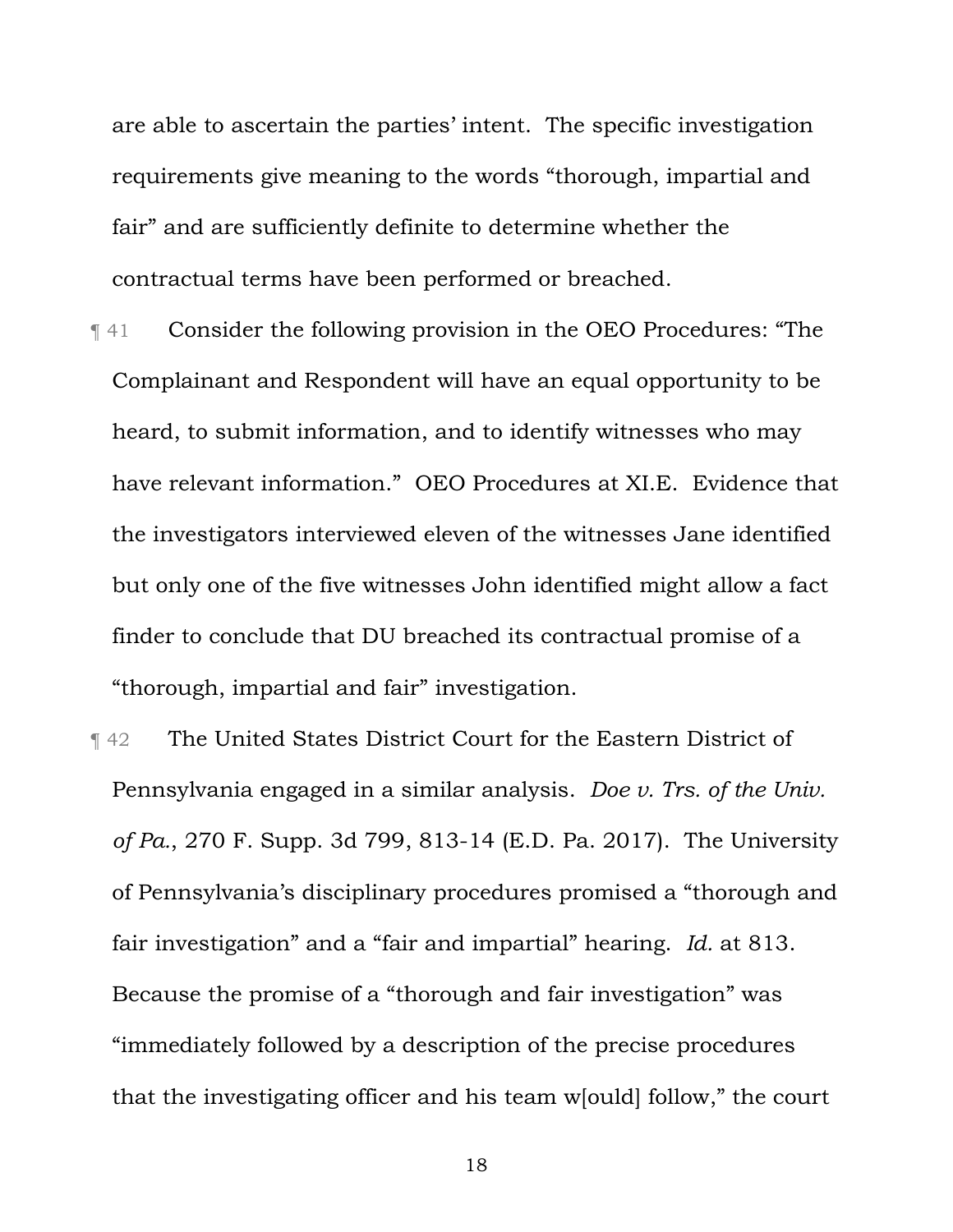concluded that the investigation the parties contemplated was that set forth in the procedures immediately following the promise of such an investigation, even though the promise of a "thorough and fair investigation" and a "fair and impartial" hearing may not have been, by themselves, sufficiently certain to support a breach of contract claim. *Id.* at 813-14.

- ¶ 43 Applying principles of Colorado contract law to construe DU's promise of a "thorough, impartial and fair" investigation with reference to the entirety of the OEO Procedures related to investigations, we conclude that the contractual term providing for a "thorough, impartial and fair" investigation is sufficiently definite and certain to be enforced.
- ¶ 44 In resolving this question, we need not decide, and therefore express no opinion, whether the terms "thorough," "impartial," and "fair," standing by themselves, would be sufficiently certain and definite to be enforceable under Colorado contract law. *See Doe v. Amherst Coll.*, 238 F. Supp. 3d 195, 217-18 (D. Mass. 2017) (denying the defendants' motion for judgment on the pleadings because the plaintiff alleged sufficient facts from which the court could plausibly infer that the investigation was inadequate under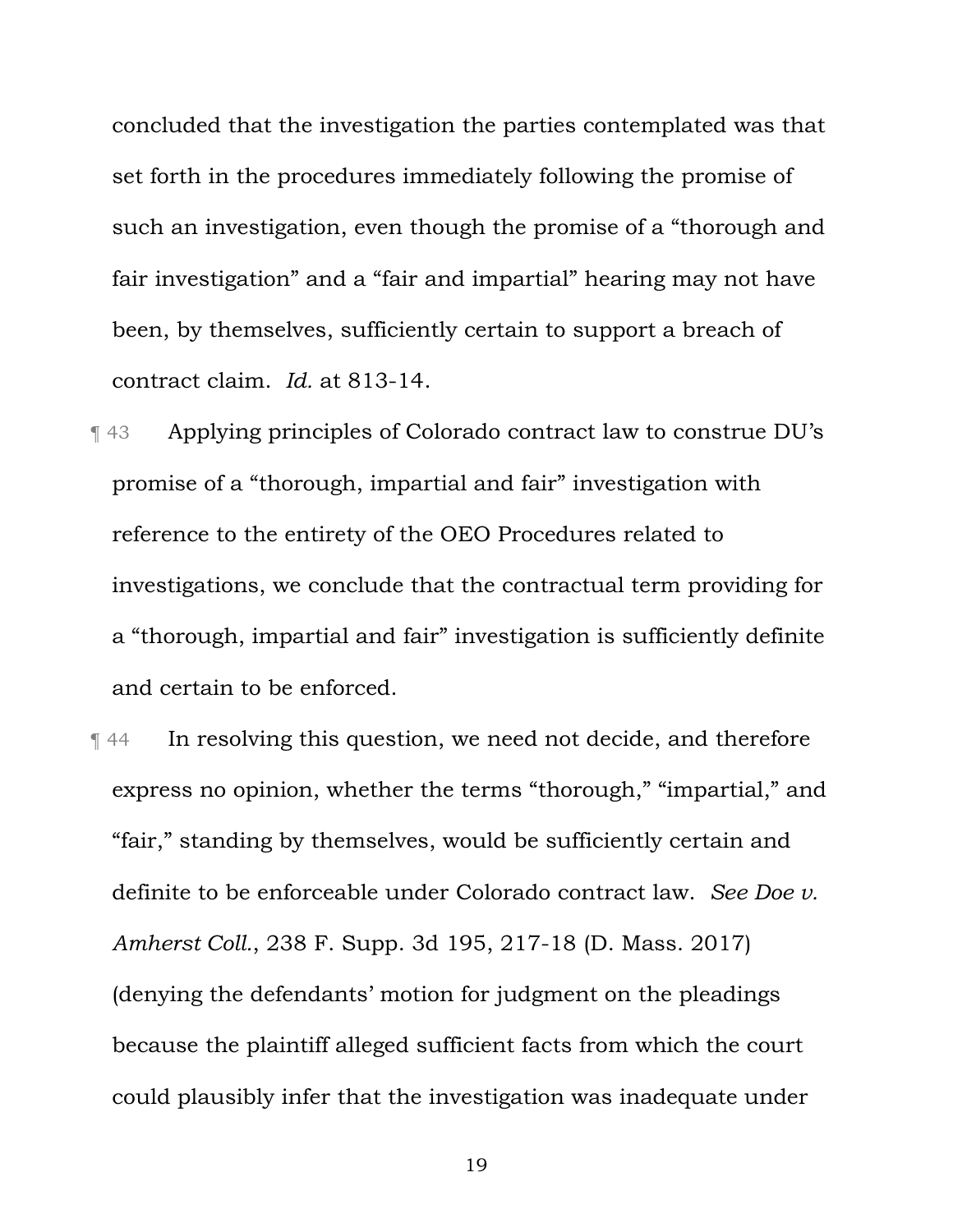policies that promised a "thorough, impartial and fair" investigation).

¶ 45 We also do not identify which specific investigation procedures inform the contractual term providing for a "thorough, impartial and fair" investigation. Our holding is limited to concluding that the contractual term providing for a "thorough, impartial and fair" investigation, coupled with the prescribed investigation requirements, is sufficiently definite and certain to be enforced under Colorado contract law.

> D. Genuine Issues of Material Fact Precluded Summary Judgment on John's Contract Claim Against DU

¶ 46 Having concluded that the OEO Procedures are sufficiently definite to be enforced in contract, we turn to whether the record permitted summary judgment in favor of DU on John's contract claim. We hold that it did not.

¶ 47 At the outset, we note that the Tenth Circuit's opinion in *Doe* held that summary judgment was improperly granted on John's Title IX claim; neither the federal district court nor the Tenth Circuit addressed John's state law claims. 1 F.4th at 825.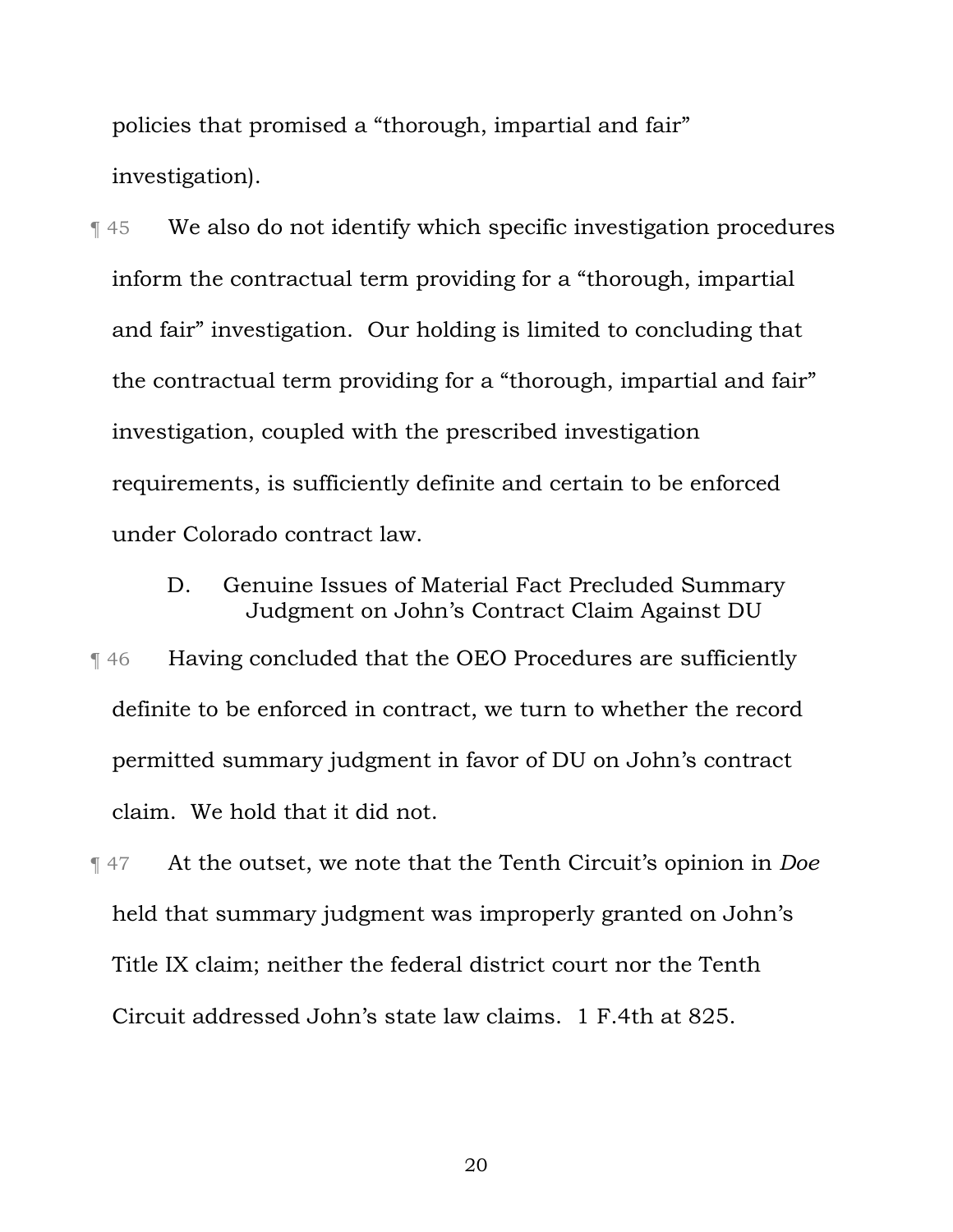¶ 48 Nevertheless, at least some of the factual questions relevant to John's Title IX claim are equally relevant to his state law claims, as he argued on appeal to us. And although we are not bound by the Tenth Circuit's analysis in *Doe*, either under the law of the case doctrine or otherwise, we conclude that its analysis is persuasive and relevant to our consideration of whether genuine issues of material fact preclude summary judgment in this case. *See Monez v. Reinertson*, 140 P.3d 242, 245 (Colo. App. 2006) ("[W]e are not bound by decisions of lower federal courts."); *Kuhn v. State, Dep't of Revenue*, 897 P.2d 792, 795 (Colo. 1995) (explaining the law of the case doctrine).

¶ 49 First, John alleges (and the record supports the allegation) that the investigators did not consider Jane's possible improper motivations for filing the complaint against John. As the Tenth Circuit noted, Jane admitted to investigators that she filed her complaint only after learning that John had allegedly told other classmates about their sexual encounter. *Doe*, 1 F.4th at 833. Jane initially did not tell her classmates she thought the encounter was a sexual assault or nonconsensual; "[i]t was not until later after Jane saw John talking to another young woman at a party —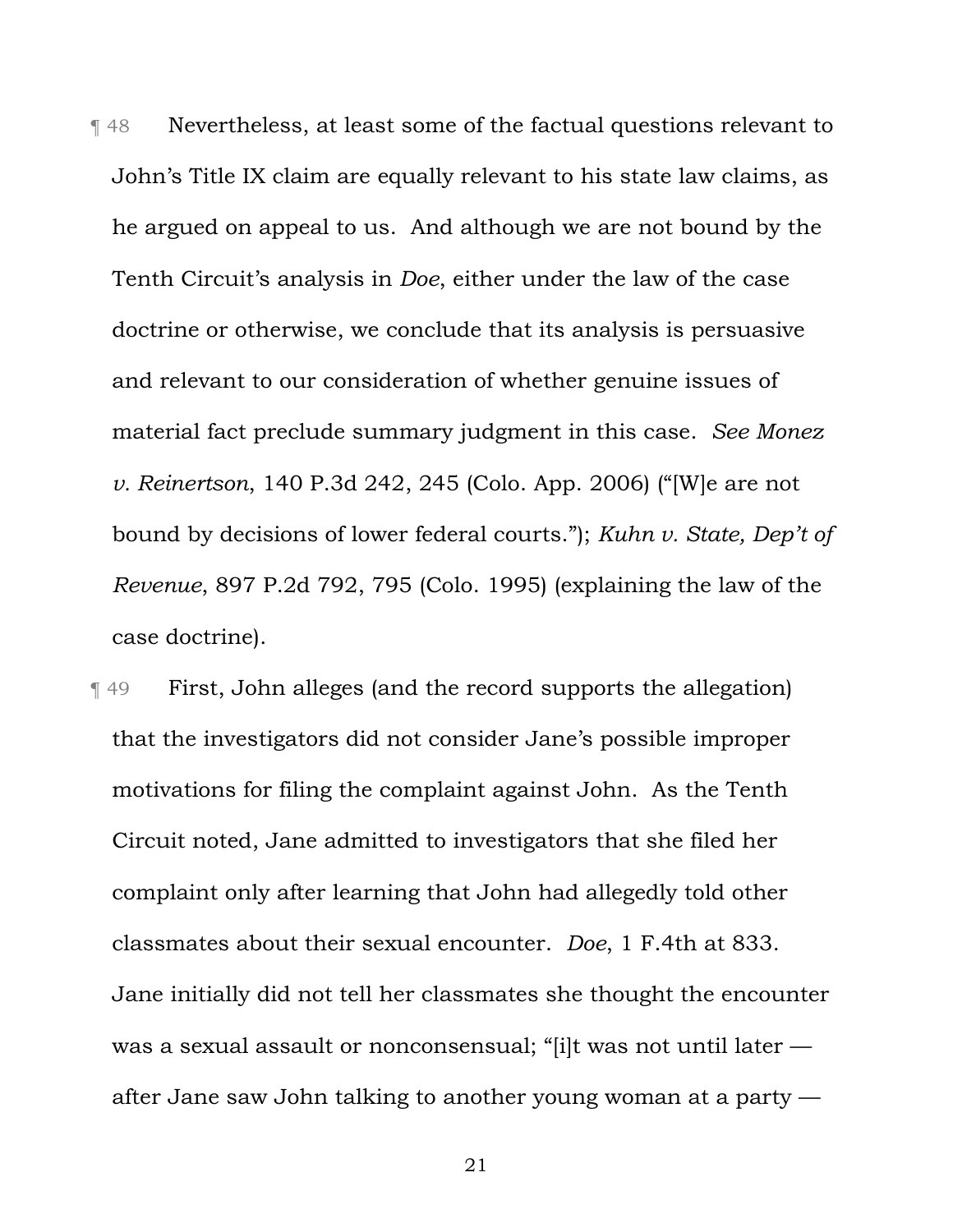that she began telling people the encounter was not consensual."

*Id.* So far as the record reveals*,* the investigators apparently did not consider or address in the preliminary or final reports any of these motivations for a sexual assault charge.

- ¶ 50 Second, John points to the eleven witnesses whom the investigators interviewed at Jane's request. Through the preparation of the preliminary report, DU rejected John's request to interview *any* of his proposed witnesses. Only after issuance of the preliminary report and John's second request that his supporting witnesses be interviewed did the investigators interview *one* of his five requested witnesses: his therapist. The OEO Procedures state that the "Complainant and Respondent will have an equal opportunity to be heard, to submit information, and to identify witnesses who may have relevant information." OEO Procedures at XI.E.
- ¶ 51 As the Tenth Circuit persuasively explained, two of the witnesses whom John requested be interviewed were his roommate and one of his close friends, both of whom he told about the sexual encounter "very shortly after it happened." *Doe*, 1 F.4th at 832. Perhaps more importantly, these same witnesses also had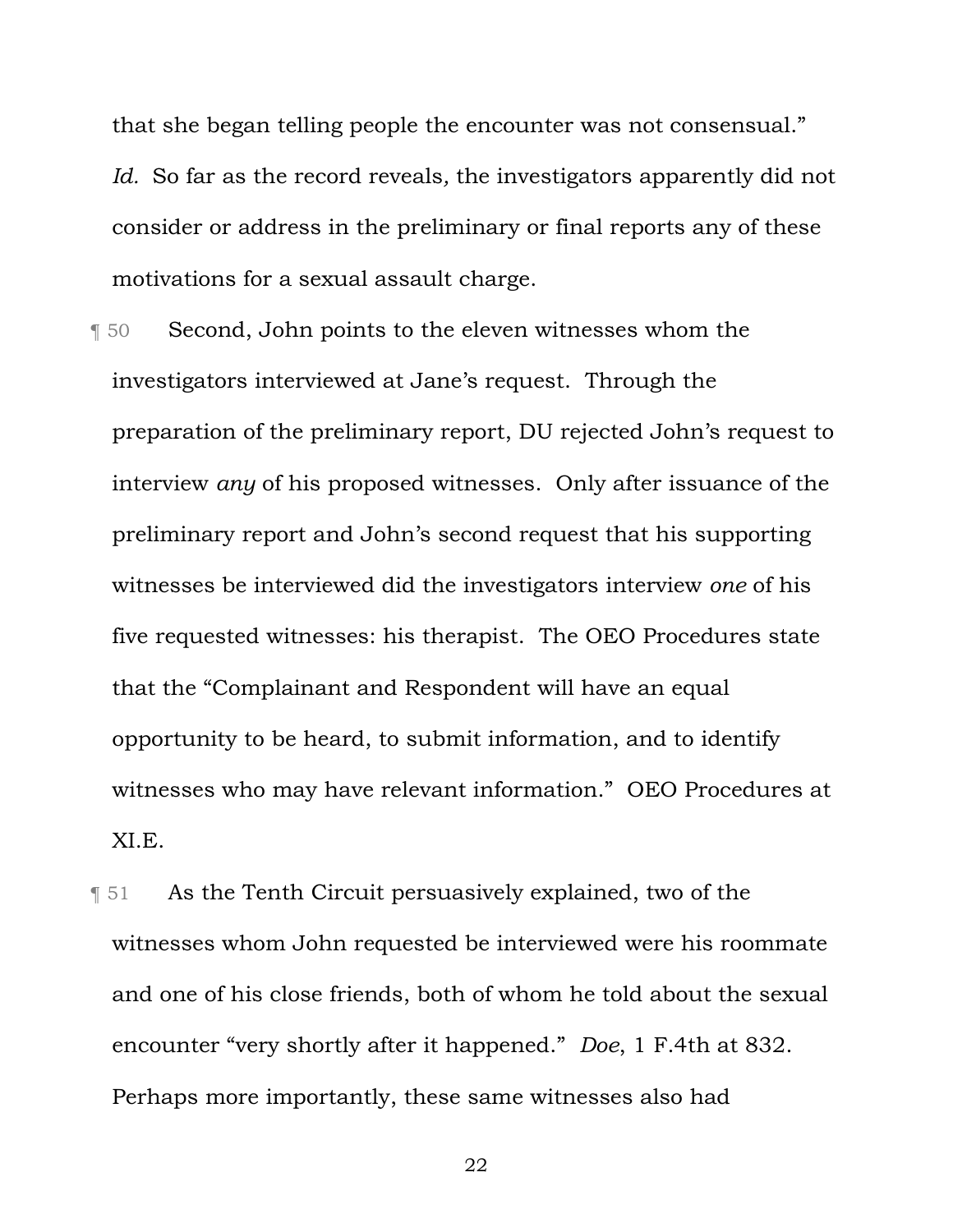"witnessed interactions between John and Jane in the hours surrounding the alleged assault." *Id.* The potential relevance of information provided by such witnesses is obvious.

¶ 52 The investigators' final report dismissed out of hand the potential significance of these witnesses' knowledge, stating that John's roommate and friend would likely only provide "duplicative" information and the investigators wanted to limit those interviewed given the private nature of the issues. But, again, as the Tenth Circuit reasoned, "the same could be said for Jane's eleven witnesses [whom] investigators opted to interview." *Id.* We therefore conclude that there is a genuine issue of material fact as to whether John received an "equal opportunity to be heard, to submit information, and to identify witnesses who may have relevant information." *See* OEO Procedures at XI.E.

**The failure of the investigators to consider Jane's entire SANE** report also gave the Tenth Circuit pause. We acknowledge that DU may not have had legal authority to compel production of the full SANE report. But the fact that the investigators relied on selective portions of the SANE report (chosen by Jane) to reach the conclusions in the final report has obvious consequences regarding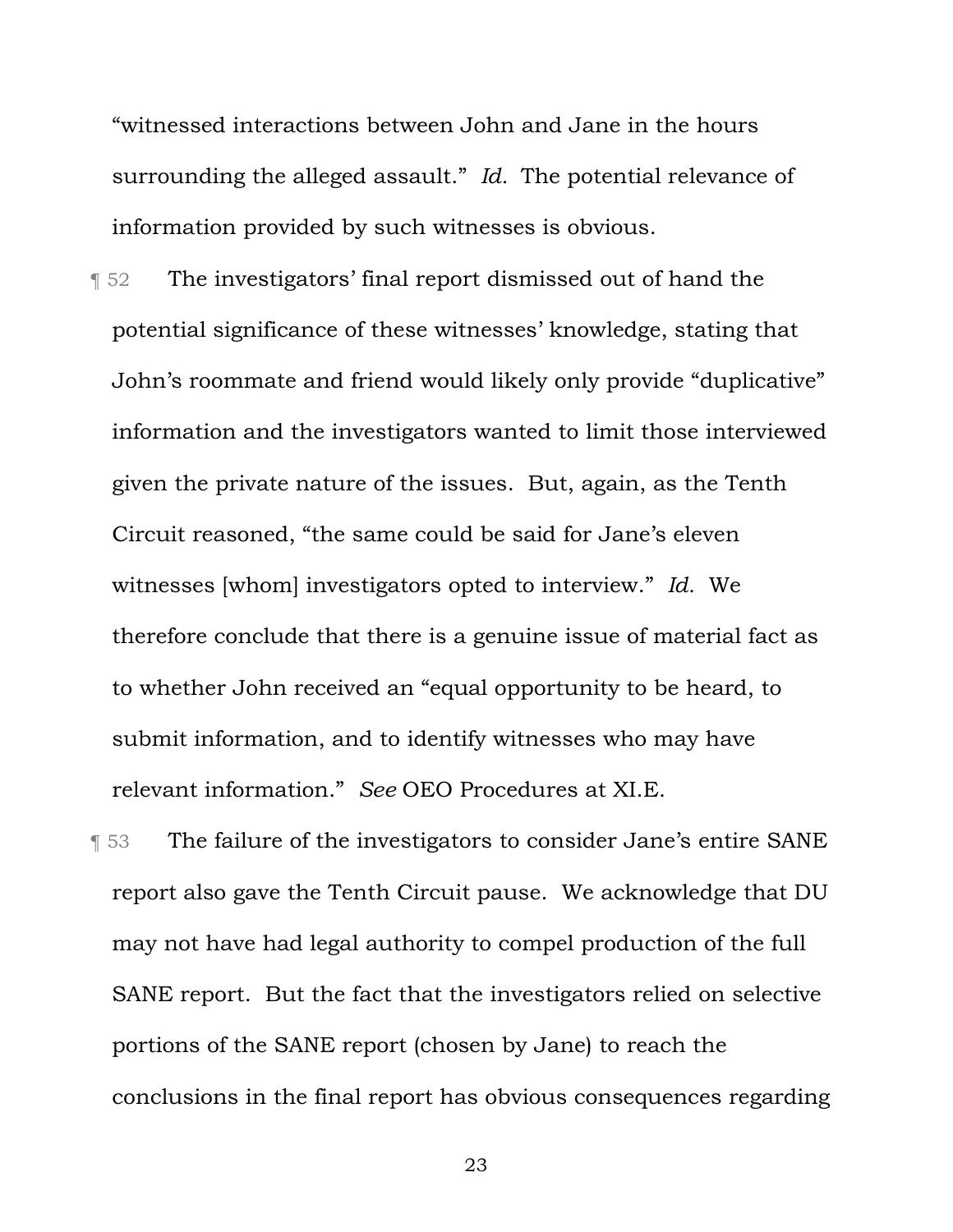the reliability of the findings made in reliance on the incomplete SANE report. As the Tenth Circuit observed, a complete SANE report includes "summaries by the SANE nurse, the attending physician, and the patient's written statement regarding the source of the injuries." *Id.* at 833. The investigators did not consider any of this information because Jane elected not to provide it.

¶ 54 Although the final report acknowledged that Jane had not provided the complete SANE report, it nevertheless relied on the self-selected portions of the SANE report, stating that it "seem[ed] to corroborate [Jane's] assertion that [John] was 'manipulating' her body by 'grabbing and pushing' her legs aside before forcibly putting his penis inside her." The final report concluded that the information from the SANE that Jane provided corroborated her version of events but discounted other SANE information that might have been included as speculative. But without the other information not produced — specifically a medical cause for her injuries and a date of injury — it is at least open to question by a fact finder whether the investigators and DU thoroughly, impartially, and fairly "review[ed] and determine[d] the weight and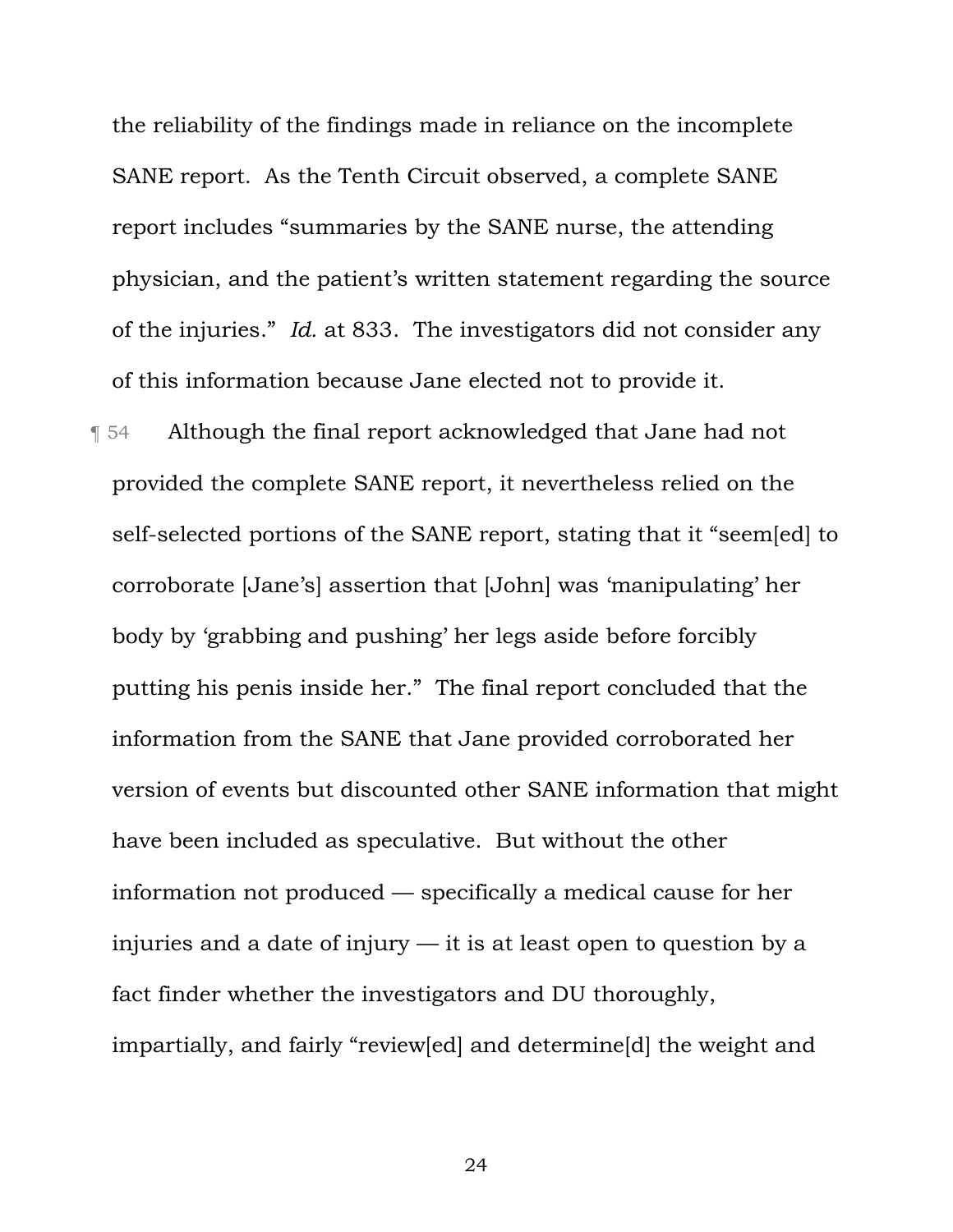materiality of all submitted information" as section XI.E of the OEO Procedures required.

¶ 55 We reject DU's argument that John has presented no facts, other than his mere disagreement with the result of the investigation, to support his breach of contract claim. Instead, we hold that the arguable deficiencies in DU's investigation identified above and in *Doe* create genuine issues of material fact as to whether DU abided by its contractual commitments to provide a "thorough, impartial and fair" investigation as provided in the OEO Procedures before it expelled John based on its finding that he had engaged in non-consensual sexual contact.7

> E. Genuine Issues of Material Fact Precluded Summary Judgment on John's Contract Claim Against DU Premised on a Breach of the Duty of Good Faith and Fair Dealing

¶ 56 A breach of the implied covenant of good faith and fair dealing is one way that a party can breach a contract. *See City of Golden v. Parker*, 138 P.3d 285, 292 (Colo. 2006). The implied covenant of

<sup>7</sup> We emphasize that we are not resolving any of these factual issues. We have identified factual questions regarding whether DU complied with its contractual commitments that require further proceedings. But it is for the district court or a jury, as appropriate, to resolve these factual questions on remand. We express no opinion on the ultimate resolution of these questions.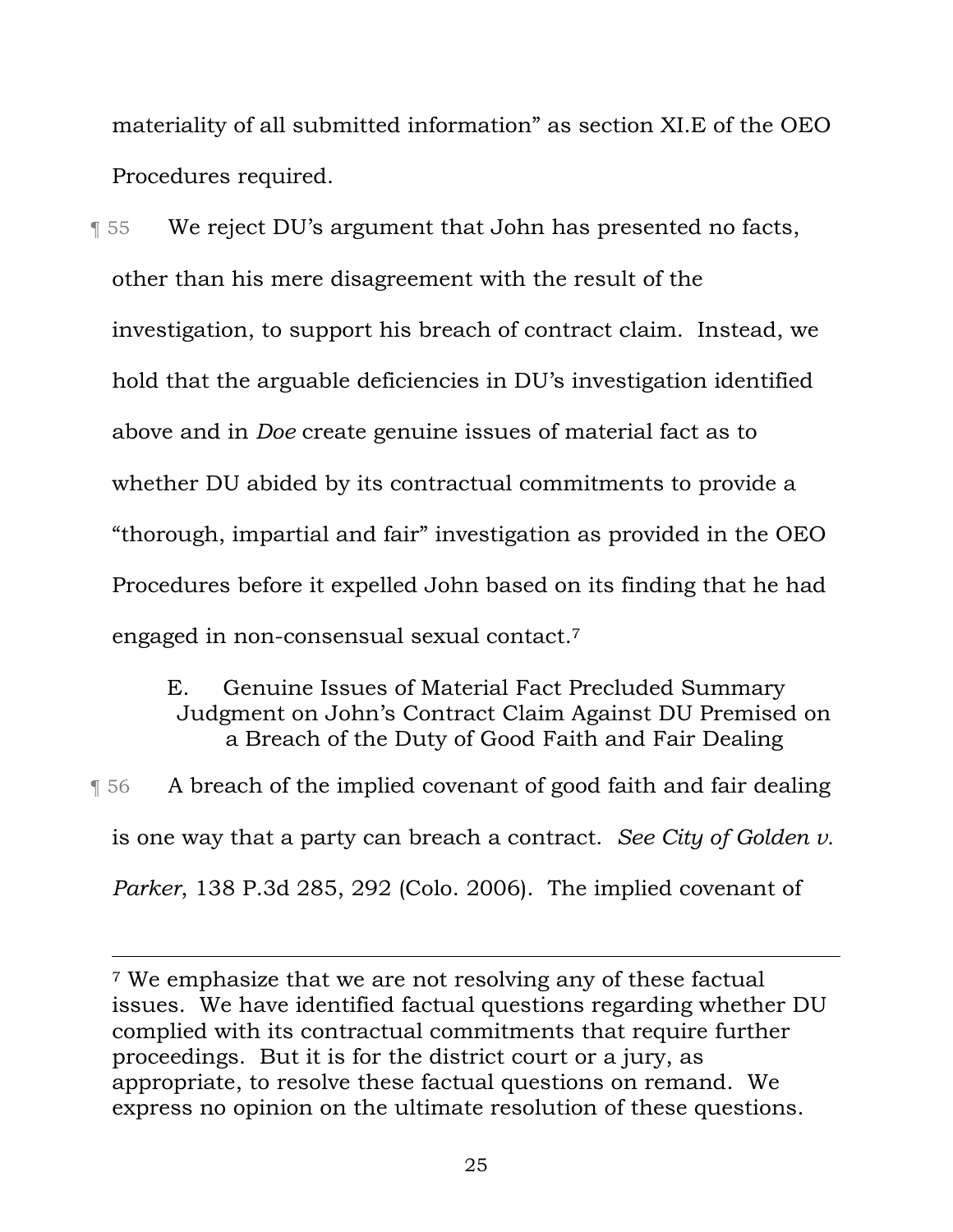good faith and fair dealing applies to every contract in Colorado. *Cary v. United of Omaha Life Ins. Co.*, 68 P.3d 462, 466 (Colo. 2003). The duty of good faith and fair dealing applies "when the manner of performance under a specific contract term allows for discretion on the part of either party." *Parker*, 138 P.3d at 292 (quoting *Amoco Oil Co. v. Ervin*, 908 P.2d 493, 498 (Colo. 1995)). "Whether a party acted in good faith is a question of fact which must be determined on a case by case basis." *Amoco Oil Co.*, 908 P.2d at 499.

- ¶ 57 As illustrated above, many of the OEO Procedures allow for DU's investigators to act with discretion. For example: "Investigators will review and determine the weight and materiality of all submitted information and including the necessity of interviewing potential witnesses." OEO Procedures XI.E.
- ¶ 58 For the same reasons identified above, *see supra* Part III.D, we conclude that genuine issues of material fact precluded summary judgment on John's breach of contract claim premised on a breach of the duty of good faith and fair dealing.
- ¶ 59 We therefore reverse the district court's judgment dismissing John's contract claim (including his claim based on breach of the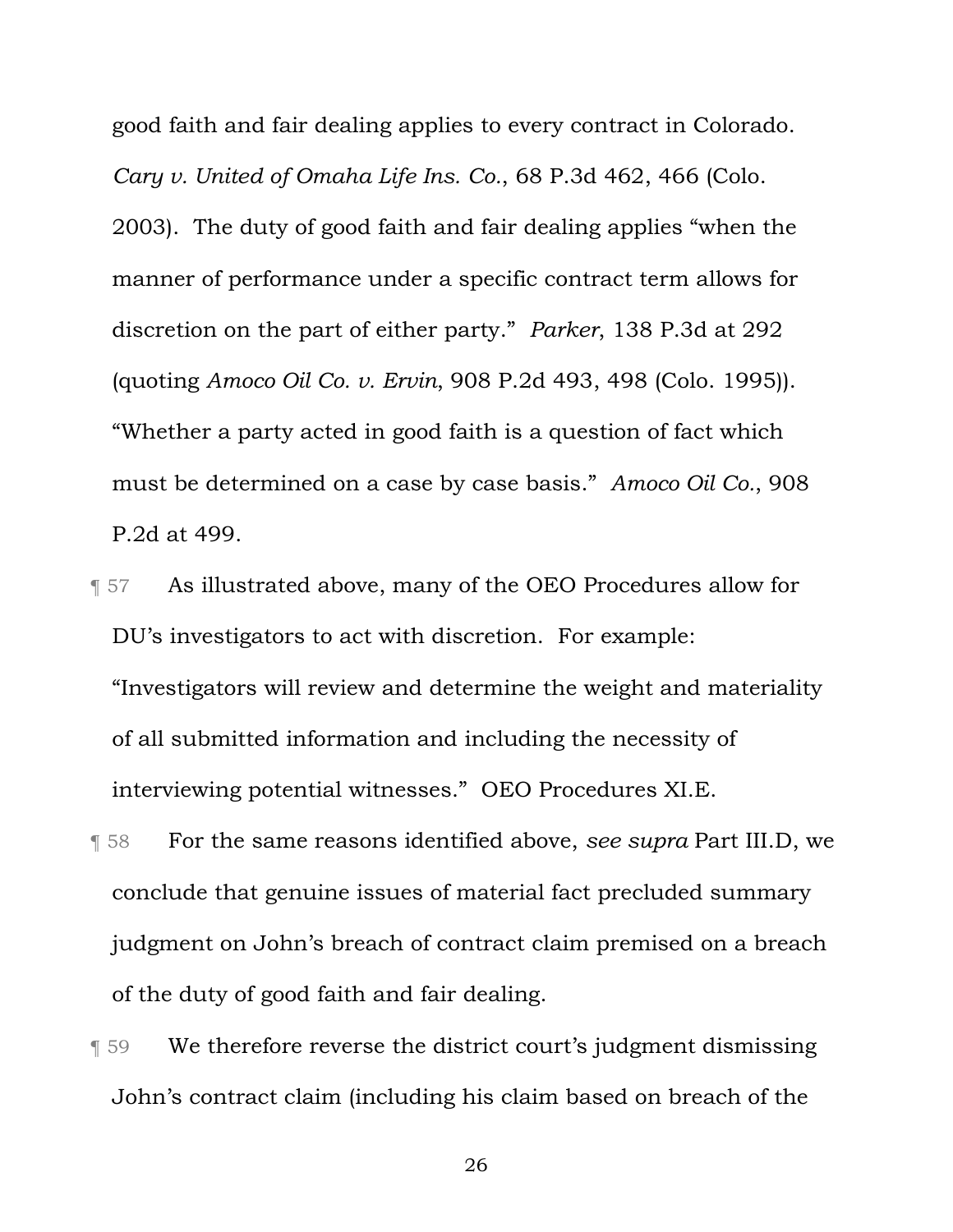covenant of good faith and fair dealing) and remand for further proceedings, including, if necessary, a jury trial.

IV. Colorado Law Recognizes a Tort Duty of Care Owed by DU ¶ 60 John asserts, as he did in the district court, that DU owed him a tort duty of care, independent of DU's contractual obligations, to adopt fair procedures and to implement those procedures with reasonable care when it investigated and adjudicated the allegations against him. The district court held that no such duty exists under Colorado law and granted summary judgment to all defendants on that basis.

**The UP of Strate 6** We disagree with the district court as to DU and hold that it owed John that duty of care. We also conclude that genuine issues of material fact precluded summary judgment on his negligence claim. But, because we agree with the district court that the trustees, employees, and agents owed no tort duty of care, we affirm the summary judgment as to them.

#### A. Applicable Law

¶ 62 As discussed above, we review summary judgments de novo. *Westin*, ¶ 19.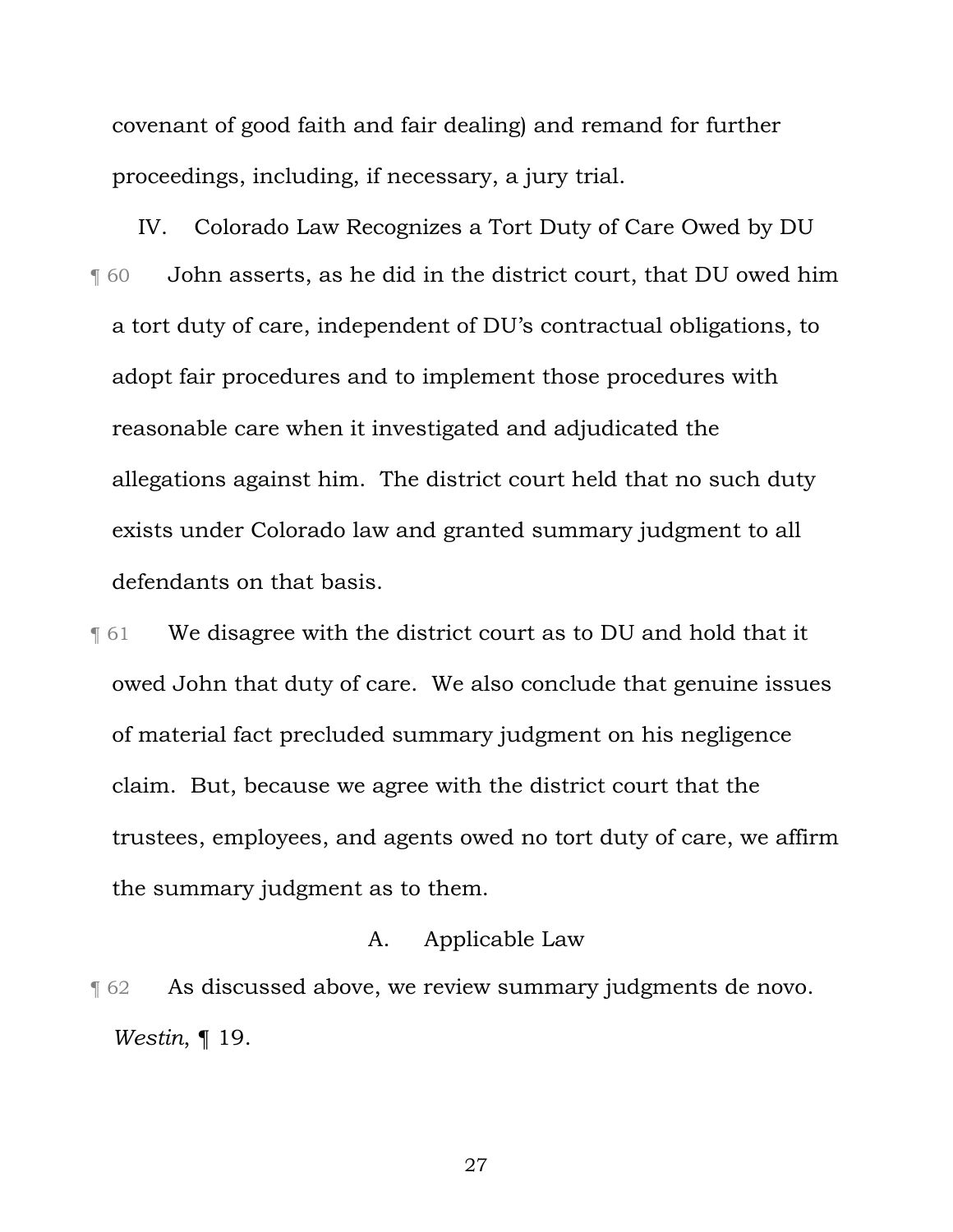- ¶ 63 To prevail on a claim that a person breached a duty of care, a plaintiff must prove that (1) the defendant owed the plaintiff a duty of care; (2) the defendant breached that duty; (3) the plaintiff suffered an injury; and (4) the cause of the injury was the defendant's conduct. *Id.* at ¶ 23. "Whether a defendant owes a legal duty to a plaintiff is a question of law." *Id.* at ¶ 18.
- **The Strutter in a series of cases, the Colorado Supreme Court has** identified a nonexhaustive list of public policy factors that bear on whether Colorado law recognizes a duty of care in tort. *Id.* at ¶¶ 25, 33; *HealthONE v. Rodriguez*, 50 P.3d 879, 888 (Colo. 2002); *Greenberg v. Perkins*, 845 P.2d 530, 536 (Colo. 1993); *Taco Bell v. Lannon*, 744 P.2d 43, 46 (Colo. 1987); *Univ. of Denver v. Whitlock*, 744 P.2d 54. 57 (Colo. 1987).8

<sup>8</sup> The General Assembly may, by legislation, establish an actor's duty of care and enact a statutory cause of action for breach of such a duty. *See*, *e.g.*, § 13-20-804, C.R.S. 2021; *A.C. Excavating v. Yacht Club II Homeowners Ass'n*, 114 P.3d 862, 868 (Colo. 2005) ("[T]he General Assembly has explicitly recognized that subcontractors are under an independent duty of care."). The *Westin* factors come into play only when the General Assembly has not addressed the subject matter. Neither party claims that the General Assembly has enacted relevant legislation on this subject.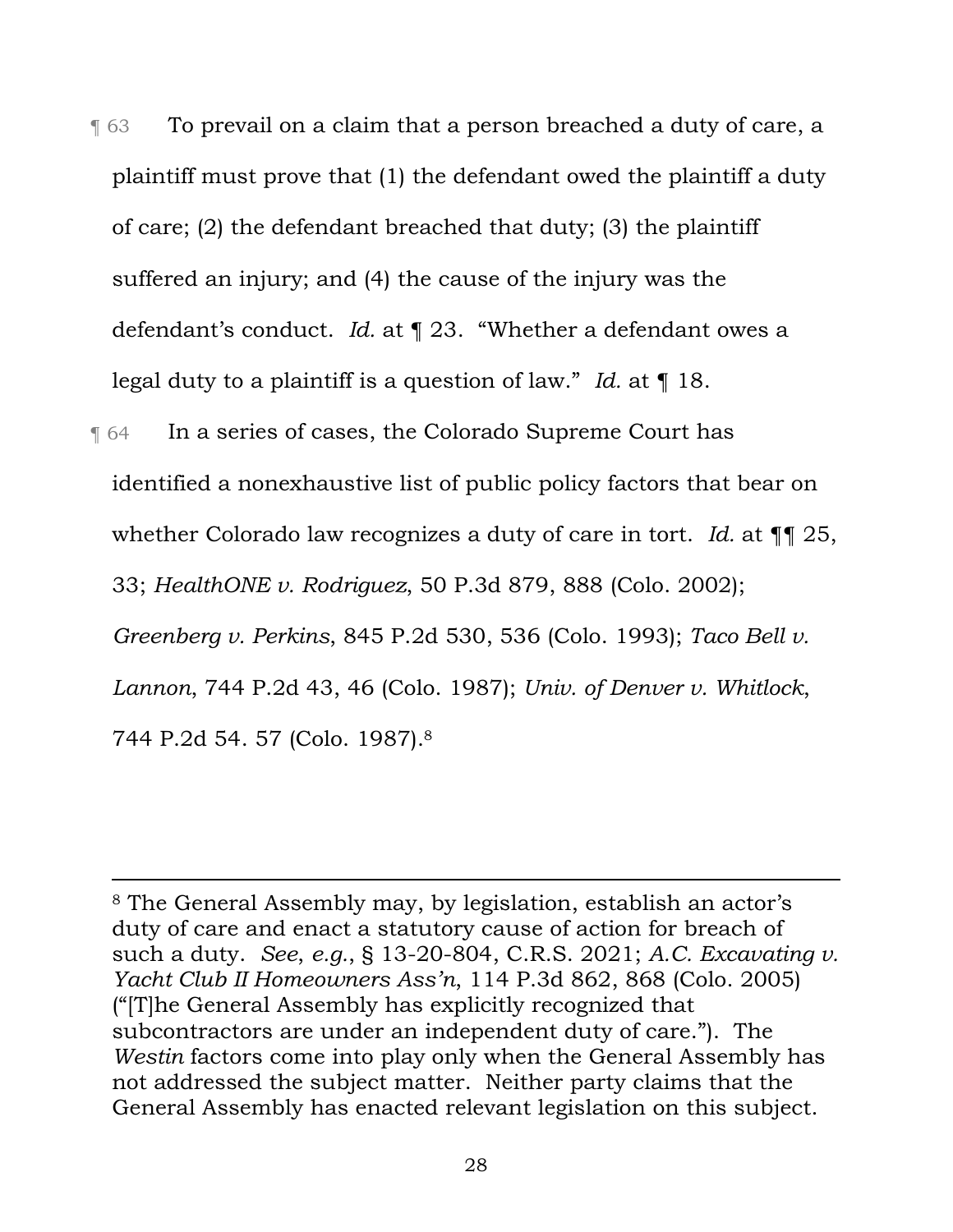**To determine whether a duty should be recognized, we assess** (1) the risk involved in the defendant's conduct; (2) the foreseeability and likelihood of injury weighed against the social utility of the defendant's conduct; (3) the magnitude of the burden of guarding against the injury; and (4) the consequences of placing the burden on the defendant. *Westin*, ¶ 33; *HealthONE*, 50 P.3d at 888. As the supreme court has said, no one single factor is dispositive, as "the question of whether a duty should be imposed in a particular case is essentially one of fairness under contemporary standards — whether reasonable persons would recognize a duty and agree that it exists." *Taco Bell*, 744 P.2d at 46.We address each factor in turn.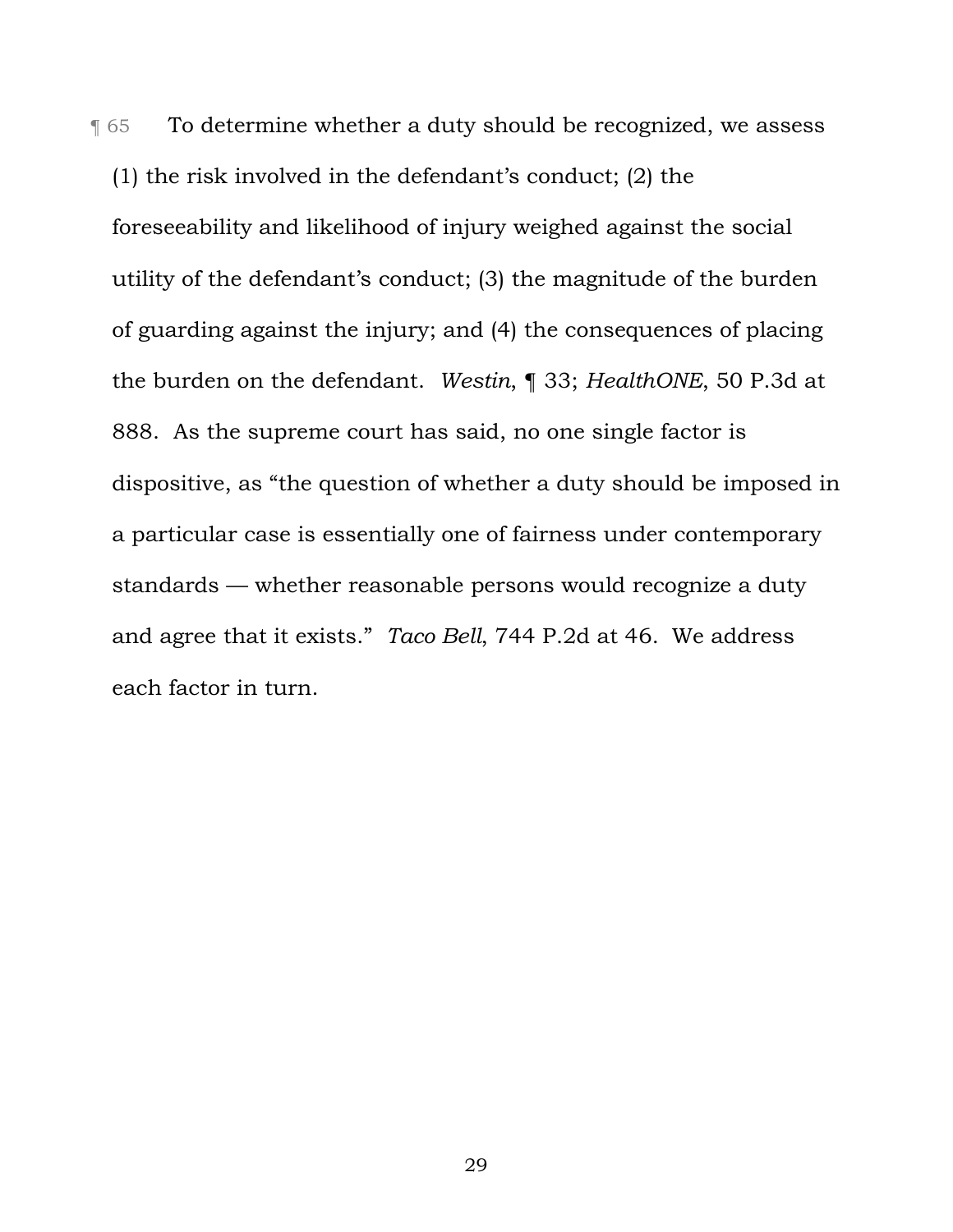# B. DU Owed John a Duty of Care in Investigating and Adjudicating the Allegations of Non-Consensual Sexual Contact<sup>9</sup>

- 1. Application of the *Westin* Factors
- a. The Risk Involved in DU's Conduct

¶ 66 The risks involved in investigating and adjudicating claims of non-consensual sexual contact are palpable and severe. A mere allegation of sexual misconduct can be devastating to the accused. A determination that a person engaged in non-consensual sexual contact can potentially destroy the accused's educational, employment, and other future prospects. Here, DU found John responsible for non-consensual sexual contact.

**The OEO Procedures outline the range of possible outcomes** when a policy violation is found, stating that "violations of the non-consensual sexual contact provision of these Procedures typically result in a dismissal." OEO Procedures at XIII.D. A

<sup>9</sup> This case requires us to decide if DU owed a tort duty to John. We are not presented with a claim by Jane that DU owed any tort duty to her. Therefore, we express no opinion on whether DU owed a similar tort duty of care to an alleged victim of non-consensual sexual contact. Nevertheless, we recognize the substantial risks to both the alleged victim and the accused of an unfair investigation and adjudication.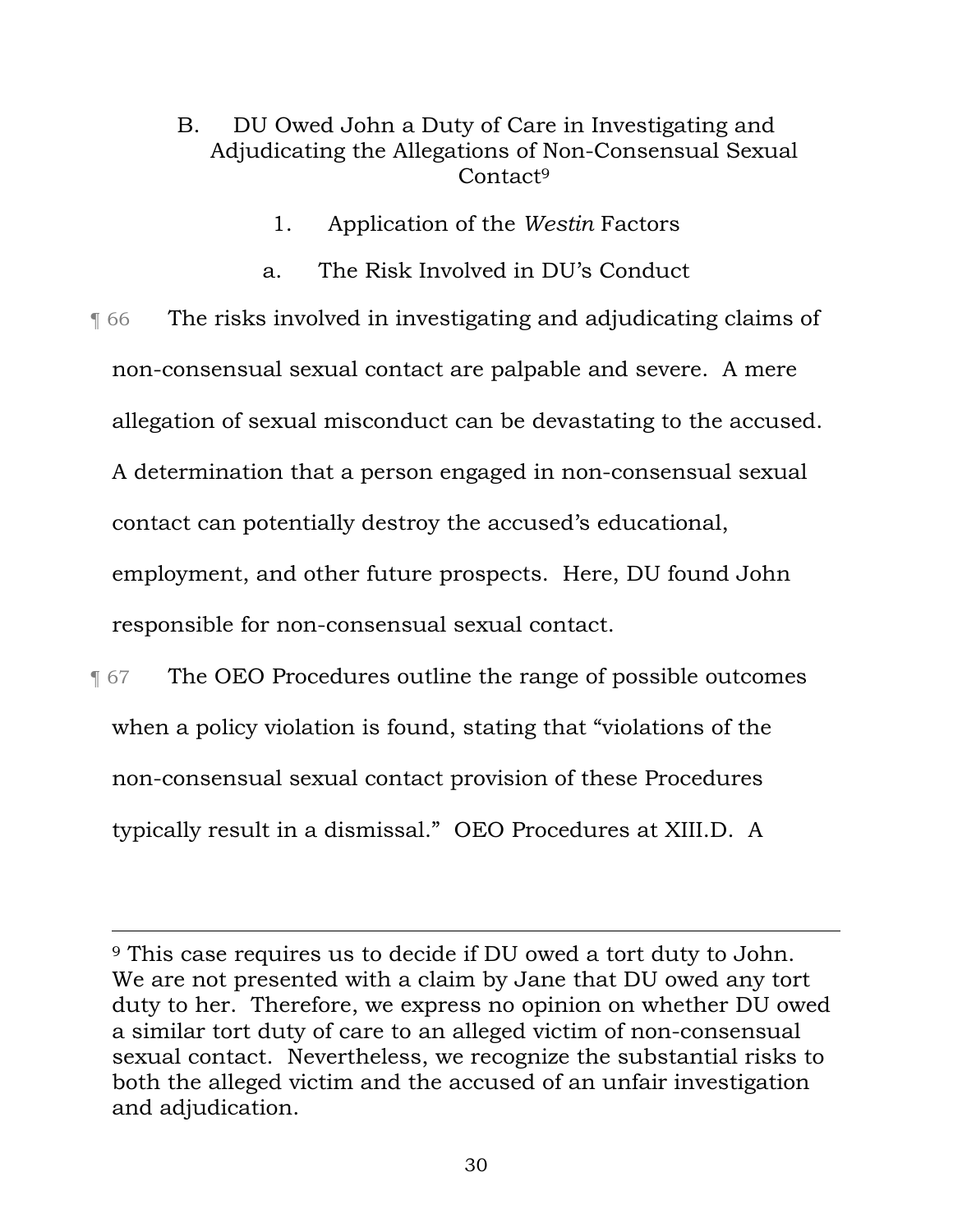student who is dismissed "is permanently prohibited from participating in any University activities, academic or otherwise, and will be restricted from all University Premises and activities." *Id.* Additionally, "Student Conduct files of students who have been dismissed from the University will be kept indefinitely" and may be provided to educational institutions, employers, or others. *Id.* at XIII.H.

- **T** 68 We are hard pressed to find another activity by a private educational institution that can be so devastating and long-lasting in the life of a student.
	- b. The Foreseeability and Likelihood of Injury Weighed Against the Social Utility of DU's Conduct

¶ 69 Injuries resulting from procedurally faulty investigations and adjudications of allegations of non-consensual sexual contact are foreseeable and likely. Under the foreseeability factor, "it is not necessary that the tortfeasor be able to foresee the exact nature and extent of the injuries or the precise manner in which the injuries occur, but only that some injury will likely result in some manner as a consequence of his negligent acts." *HealthONE,* 50 P.3d at 889. Indeed, here, such injury to a student resulting from a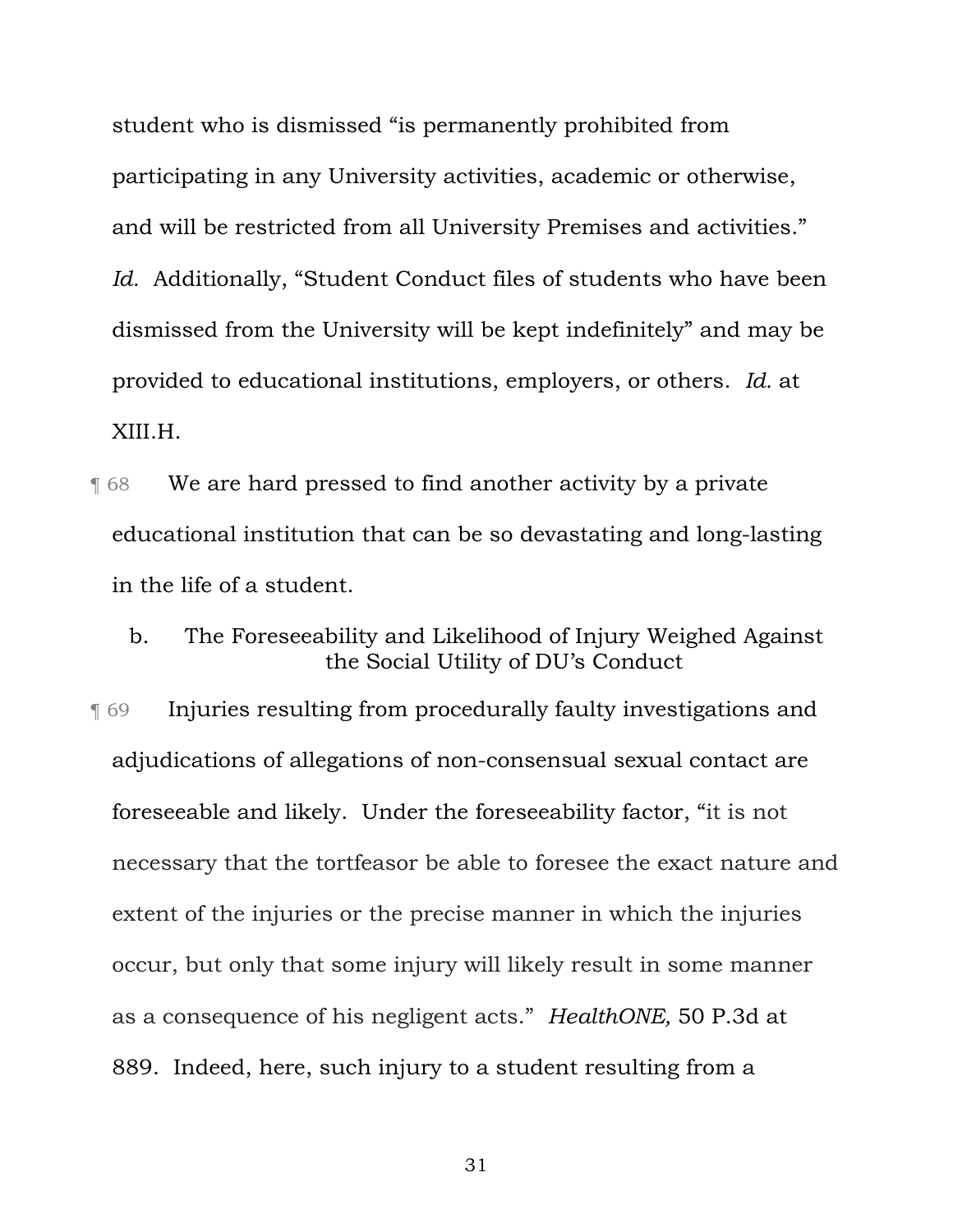negligently handled investigation is foreseeable. "When a university levies charges against a student without proper investigation or allows a biased committee to decide the student's guilt, the foreseeability of harm to the student is great." Scott R. Sinson, Note, *Judicial Intervention of Private University Expulsions: Traditional Remedies and a Solution Sounding in Tort*, 46 Drake L. Rev. 195, 226 (1997).

¶ 70 A student who is dismissed after the culmination of a partial or unfair investigation will likely suffer a diminished earning capacity and stigma from the expulsion, and may be prevented from engaging in their chosen profession. *See Jansen v. Emory Univ.*, 440 F. Supp. 1060, 1062 (N.D. Ga. 1977) ("Since his dismissal, the plaintiff has applied to and been rejected by every dental school in the United States, Canada and Puerto Rico."), *aff'd*, 579 F.2d 45 (5th Cir. 1978).

¶ 71 On the other hand, the social utility of investigations and adjudications of allegations of non-consensual sexual contact is significant. Private educational institutions have a substantial interest in protecting their students and preventing those who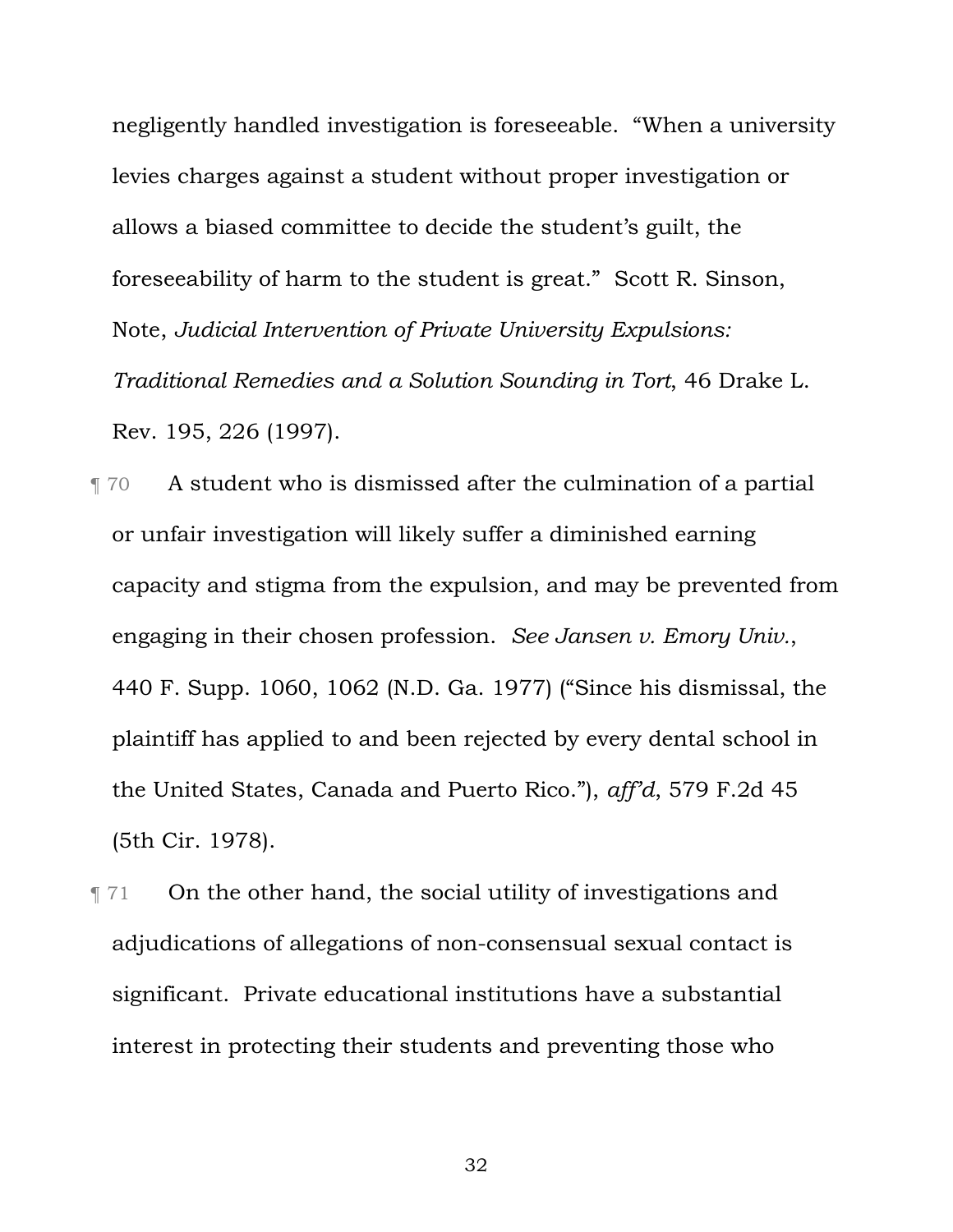engage in non-consensual sexual contact from using their facilities or interacting with other students.

¶ 72 Congress enacted Title IX with the express goal that "[n]o person in the United States shall, on the basis of sex, be excluded from participation in, be denied the benefits of, or be subjected to discrimination under any education program or activity receiving Federal financial assistance." 20 U.S.C. § 1681(a). Title IX's implementing regulations provide a grievance process for formal complaints of sexual harassment. 34 C.F.R. § 106.45 (2021).

¶ 73 When we weigh the significant foreseeability and likelihood of injury against the significant social utility, we conclude on balance that "the seriousness of the potential harm militates in favor of imposing a duty." *Westin*, ¶ 35.

c. The Magnitude of the Burden of Guarding Against the Injury ¶ 74 The magnitude of the burden imposed on DU of guarding against the injury is significant. Training employees to use fair procedures in investigating and adjudicating allegations of non-consensual sexual contact and overseeing such investigations and adjudications demands both economic and personnel resources.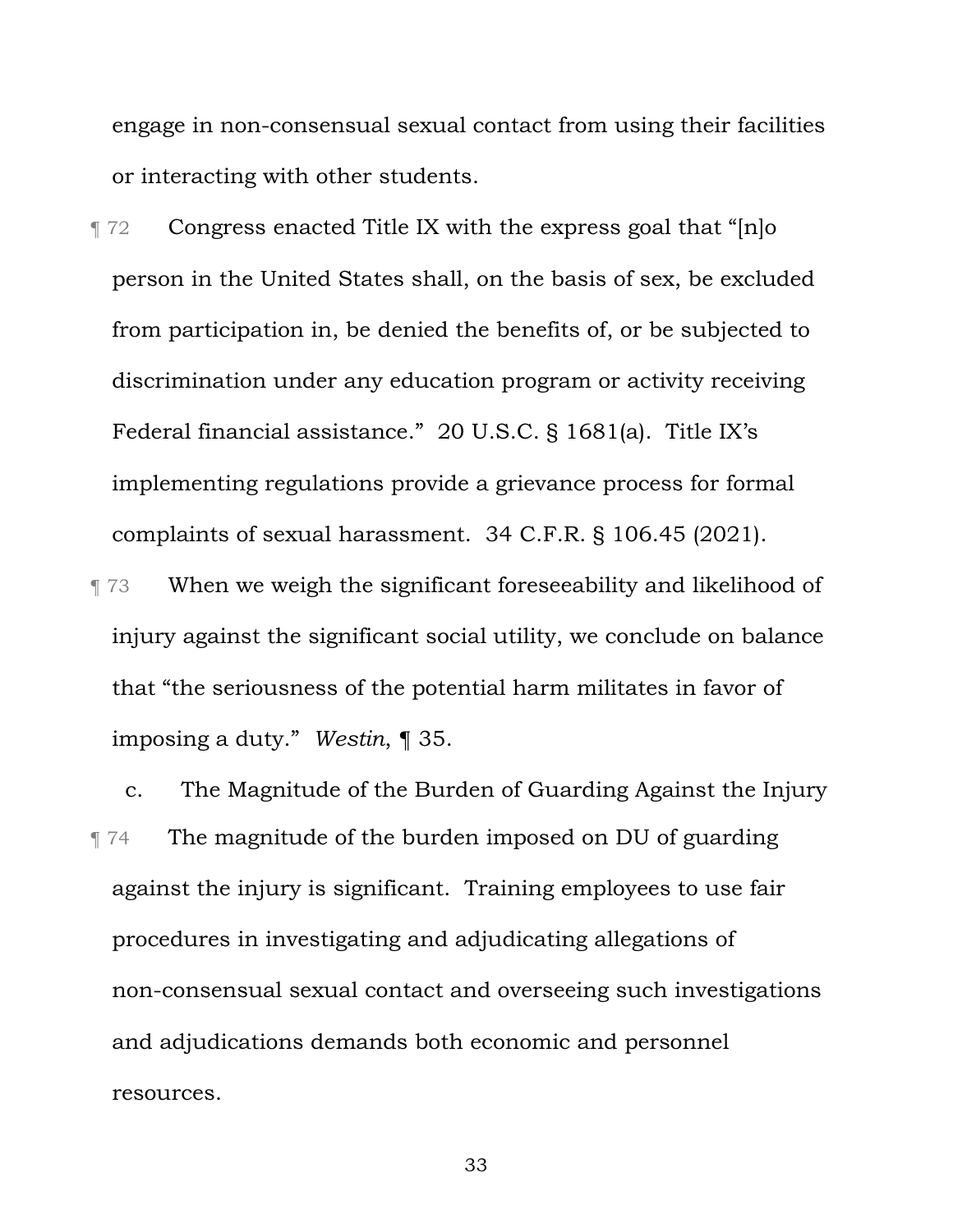¶ 75 Accordingly, this factor weighs against recognizing a duty of care.

d. The Consequences of Placing the Burden on DU ¶ 76 In applying this factor, the *Taco Bell* court explained that the consequences of placing the burden of taking reasonable measures to protect restaurant patrons from criminal acts of third persons "would result in some economic burden on Taco Bell and a predictable corresponding increase to customers in the cost of Taco Bell's food products." 744 P.2d at 49. The reasonable measures in *Taco Bell* included "making sure the restaurant is well illuminated, installing highly visible video cameras, keeping small amounts of cash in the registers, posting signs," training employees, and locking doors at night. *Id.* The court concluded it was equitable for the costs of these reasonable measures to "be borne by the owner, operator, and, indirectly, the customers of the restaurant." *Id.*

¶ 77 Likewise, here, the burden of imposing a duty to use fair procedures when investigating and adjudicating claims of improper sexual conduct by students will undoubtedly result in an economic and personnel burden on DU. For example, DU might be required to provide additional training and resources to, and maintain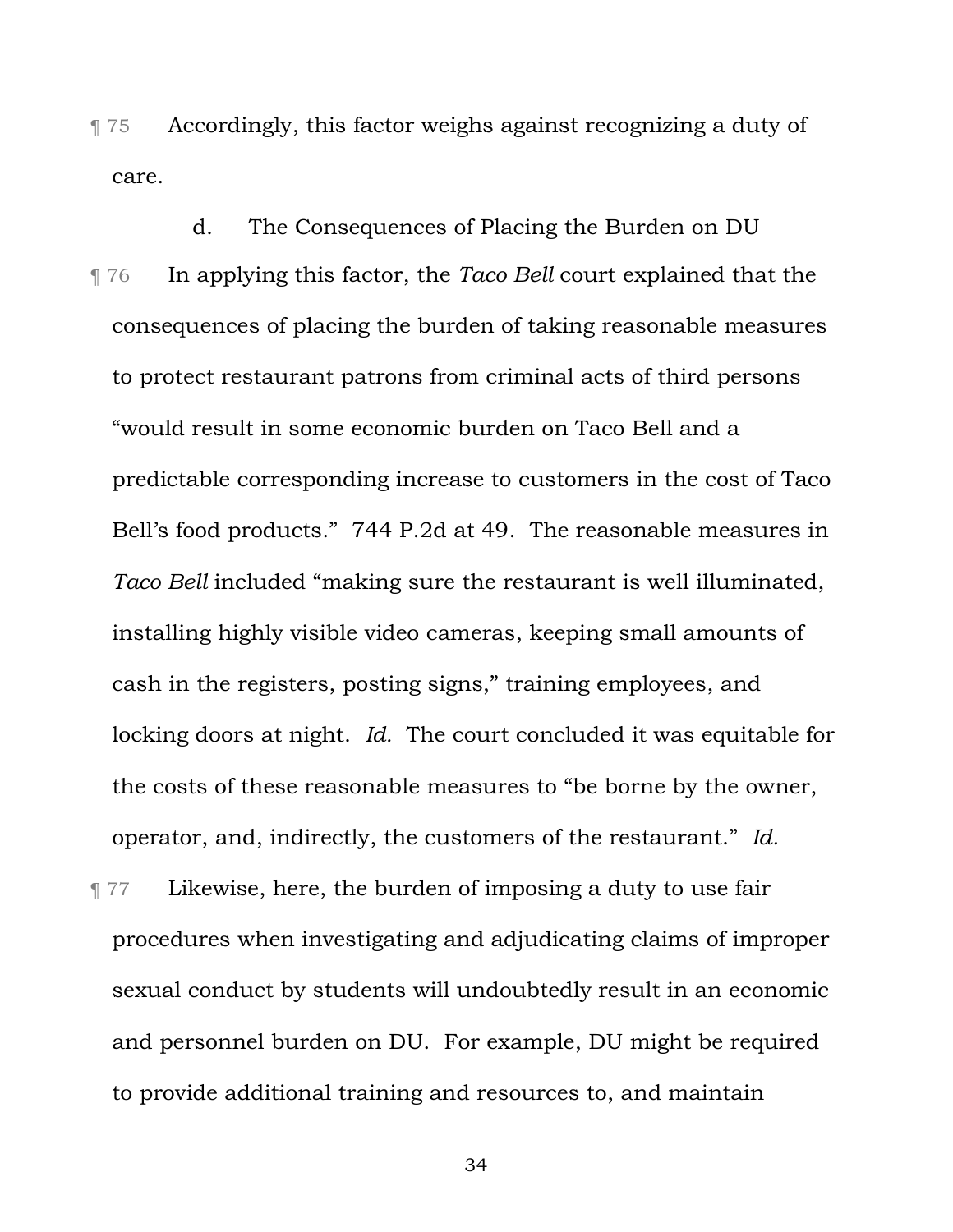oversight over, its employees, particularly because the investigations may be lengthy and the persons conducting them must exercise discretion in the performance of their duties. As in *Taco Bell*, it is equitable for these costs to be borne by DU and, indirectly, DU's students. Just as Taco Bell was the only actor able to take reasonable measures to protect patrons from the criminal acts of third persons, DU is the only actor able to ensure that its investigation and adjudication of a student are fair and impartial. ¶ 78 The consequences of placing the burden on DU weigh in favor of recognizing a duty to adopt fair procedures and to implement those procedures with reasonable care in the investigation and adjudication of allegations of non-consensual sexual contact.

e. Weighing of the Relevant Factors ¶ 79 Although the magnitude of the burden of guarding against the injury is significant, it does not outweigh the severe risk of harm inherent in DU's conduct, the foreseeability and likelihood of injury to a student weighed against the social utility of DU's conduct, and the consequences of placing the burden on DU. Accordingly, we apply supreme court case law on this question and conclude that DU had a duty to adopt fair procedures and to implement those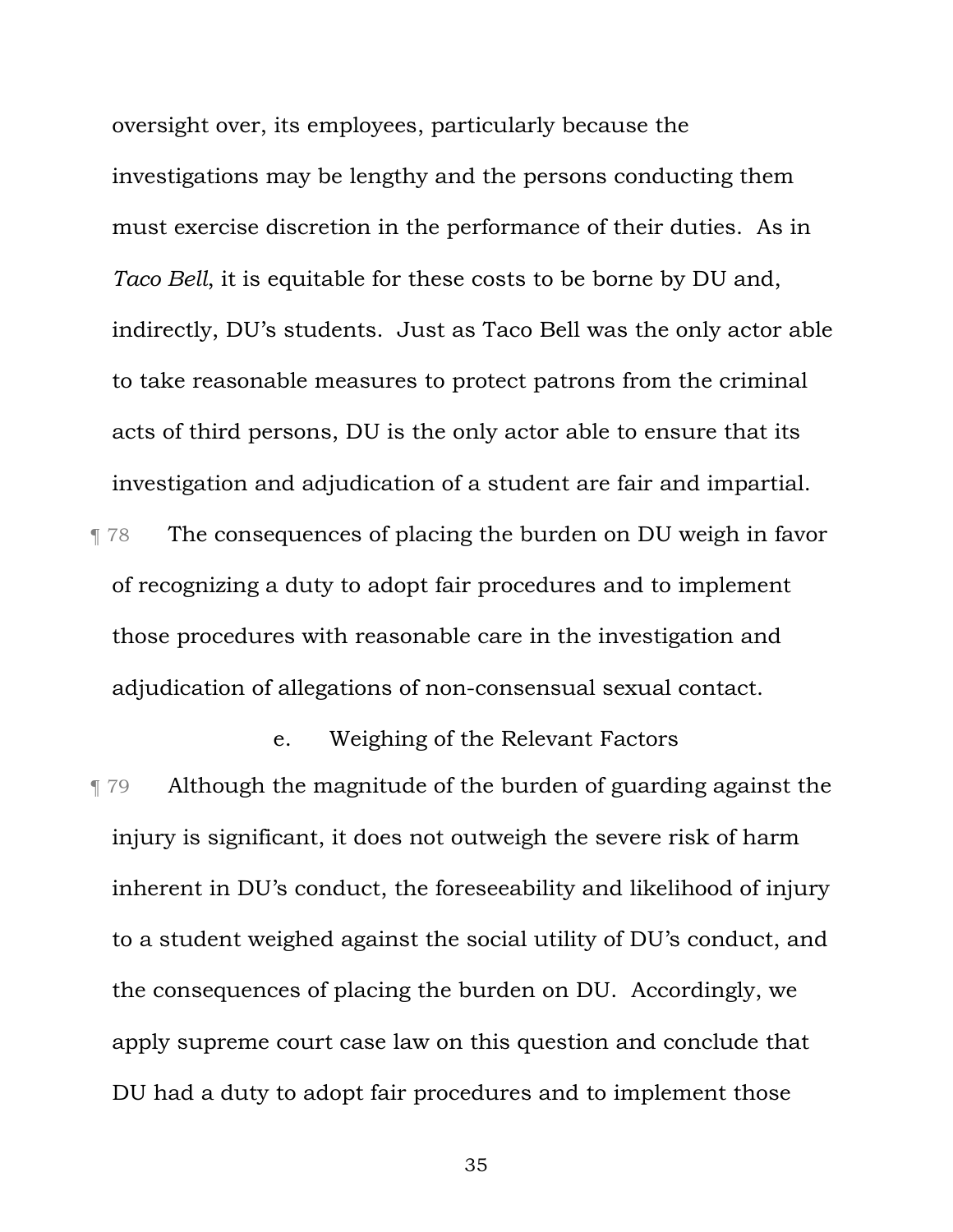procedures with reasonable care in the investigation and adjudication of allegations that John committed non-consensual sexual contact.<sup>10</sup>

2. Cases from Other Jurisdictions Support our Conclusion and Those that Don't are Distinguishable

¶ 80 No Colorado appellate court has previously addressed whether a duty of care arises in these circumstances. But courts in other jurisdictions have. Those courts have found the consequences of adjudications of far less serious misconduct sufficient to support the imposition of a tort duty of care.

<sup>10</sup> In *Westin Operator, LLC v. Groh*, 2015 CO 25, ¶¶ 32, 37, the supreme court relied both on the similarity of the innkeeper-guest special relationship to the hotel-guest relationship and the duty factors to conclude that "the Westin had a duty to exercise reasonable care while evicting Groh." In the context of rejecting a duty of care in a case involving a fraternity member using a trampoline at a fraternity house, which leased the property from DU, the Colorado Supreme Court held that "the student-university relationship is not a special relationship." *Univ. of Denver v. Whitlock*, 744 P.2d 54, 58, 61 (Colo. 1987) (quoting *Leake v. Cain*, 720 P.2d 152, 160 (Colo. 1986)). But, even absent a special relationship, we conclude that the duty factors weigh in favor of recognizing a duty of care by DU. *See Westin*, ¶ 25 (a duty can arise from the nature of the relationship between the parties, or application of public policy factors, or both); *see also HealthONE v. Rodriguez*, 50 P.3d 879, 888-90 (Colo. 2002) (finding a duty of care notwithstanding the fact that the plaintiff and physician did not have a physician-patient relationship).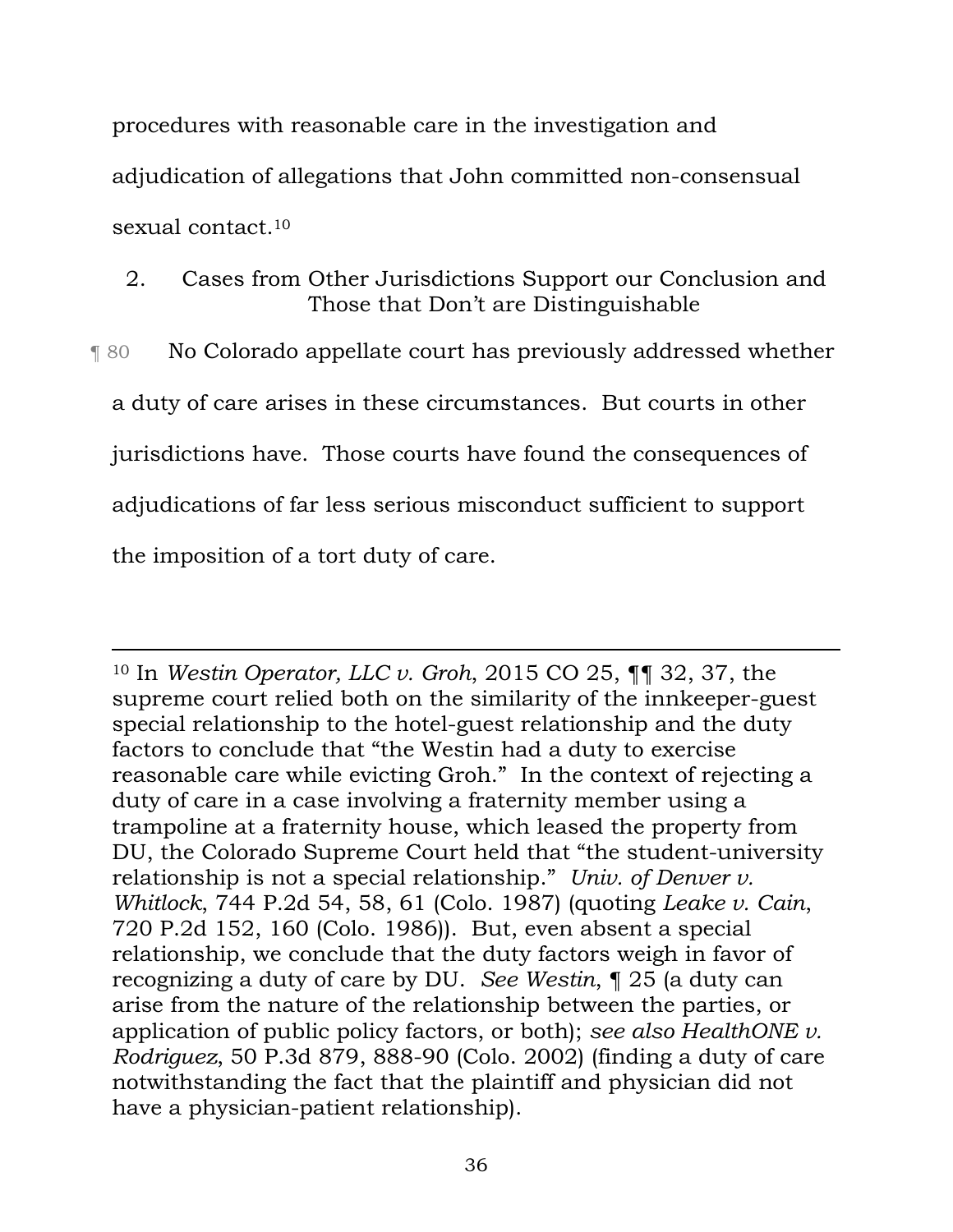**THE 31** In the academic misconduct context, the United States Court of Appeals for the Sixth Circuit reversed summary judgment on the plaintiff's claim, holding that the gravity of the harm posed by the professor's grading system was severe and that "a wrongful conviction by a disciplinary committee could ruin a student's chances of admittance to graduate school." *Atria v. Vanderbilt Univ.*, 142 F. App'x 246, 252 (6th Cir. 2005). The risks involved in investigating and adjudicating claims of non-consensual sexual contact are far more severe than the risks posed by the professor's grading system in *Atria*.

¶ 82 Apparently applying factors similar to those set forth by the Colorado Supreme Court in *Westin*, the United States District Court for the Eastern District of Tennessee denied the defendants' motion for summary judgment on the plaintiff's negligence claim because "a jury could find that the harm caused by the University's allegedly and arguably haphazard implementation of its own Sexual Assault Policies was foreseeable, especially where . . . the harm was severe: a wrongful conviction by a disciplinary committee." *See Doe v. Univ. of S.*, No. 4:09-CV-62, 2011 WL 1258104, at \*21 (E.D. Tenn. Mar. 31, 2011) (unpublished opinion).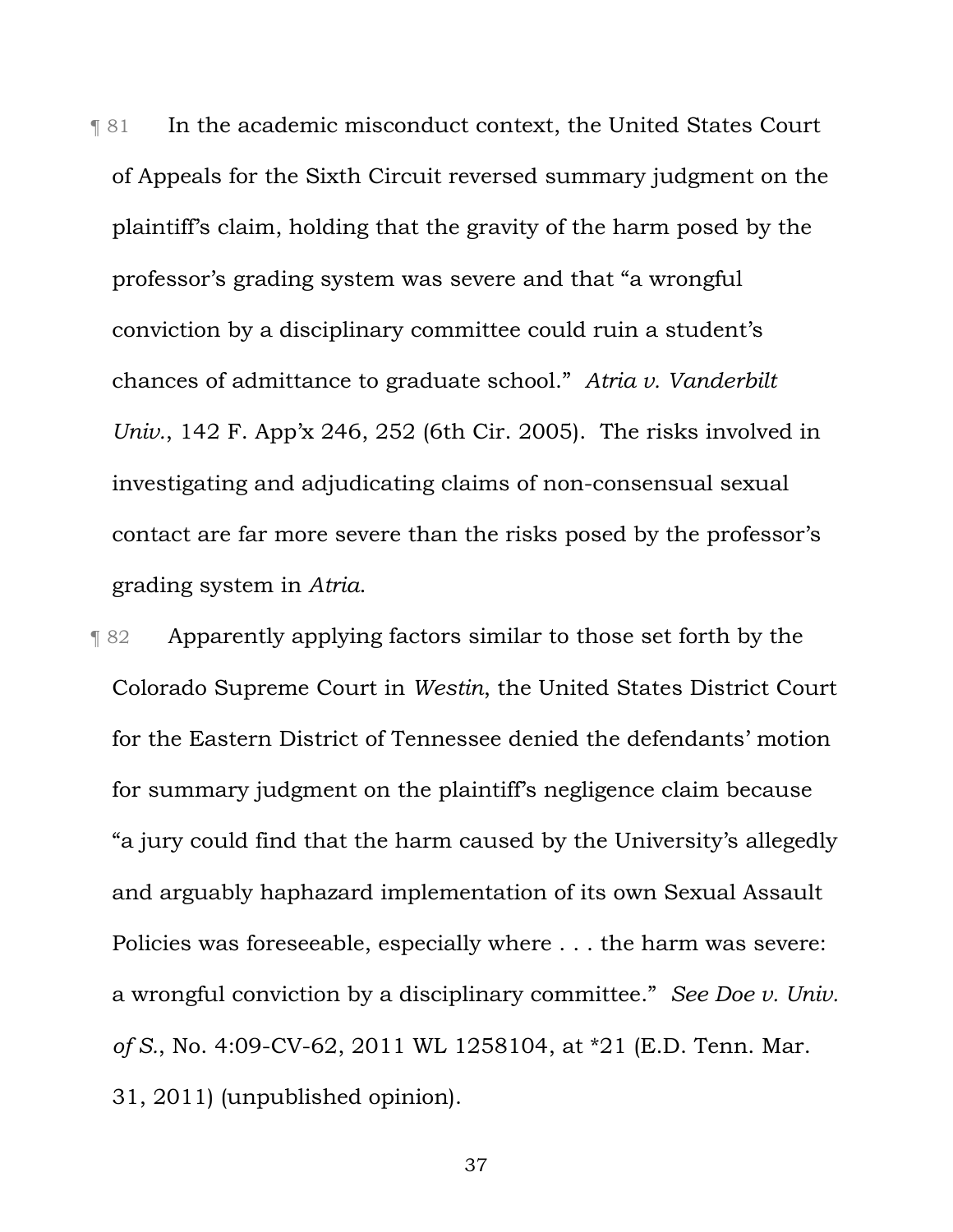¶ 83 Other courts have dismissed tort claims by students claiming they were wrongly disciplined for sexual misconduct and that the educational institutions did not properly apply their policies, concluding that the defendants owed the students no duty of care. *Doe v. Columbia Coll. Chi.*, 299 F. Supp. 3d 939, 962 (N.D. Ill. 2017), *aff'd*, 933 F.3d 849 (7th Cir. 2019); *Jackson v. Liberty Univ.*, No. 6:17-CV-00041, 2017 WL 3326972, at \*9 (W.D. Va. Aug. 3, 2017) (unpublished opinion); *Amherst Coll.*, 238 F. Supp. 3d at 228. ¶ 84 Those courts largely rely on the common law principle that, absent a special relationship, a party owes no duty of care to protect another from the harmful or criminal acts of third persons. *Columbia Coll. Chi.*, 299 F. Supp. 3d at 962; *Jackson*, 2017 WL

3326972, at \*9; *Amherst Coll.*, 238 F. Supp. 3d at 228.

- ¶ 85 Those cases are inapposite because John does not allege that DU had a duty to protect him from the harmful or criminal acts of third persons. Instead, he alleges that DU itself harmed him by negligently conducting the investigation and determining that he engaged in non-consensual sexual contact.
- ¶ 86 Even assuming these cases rejected the imposition of a duty owed to a student being disciplined due to a negligent investigation,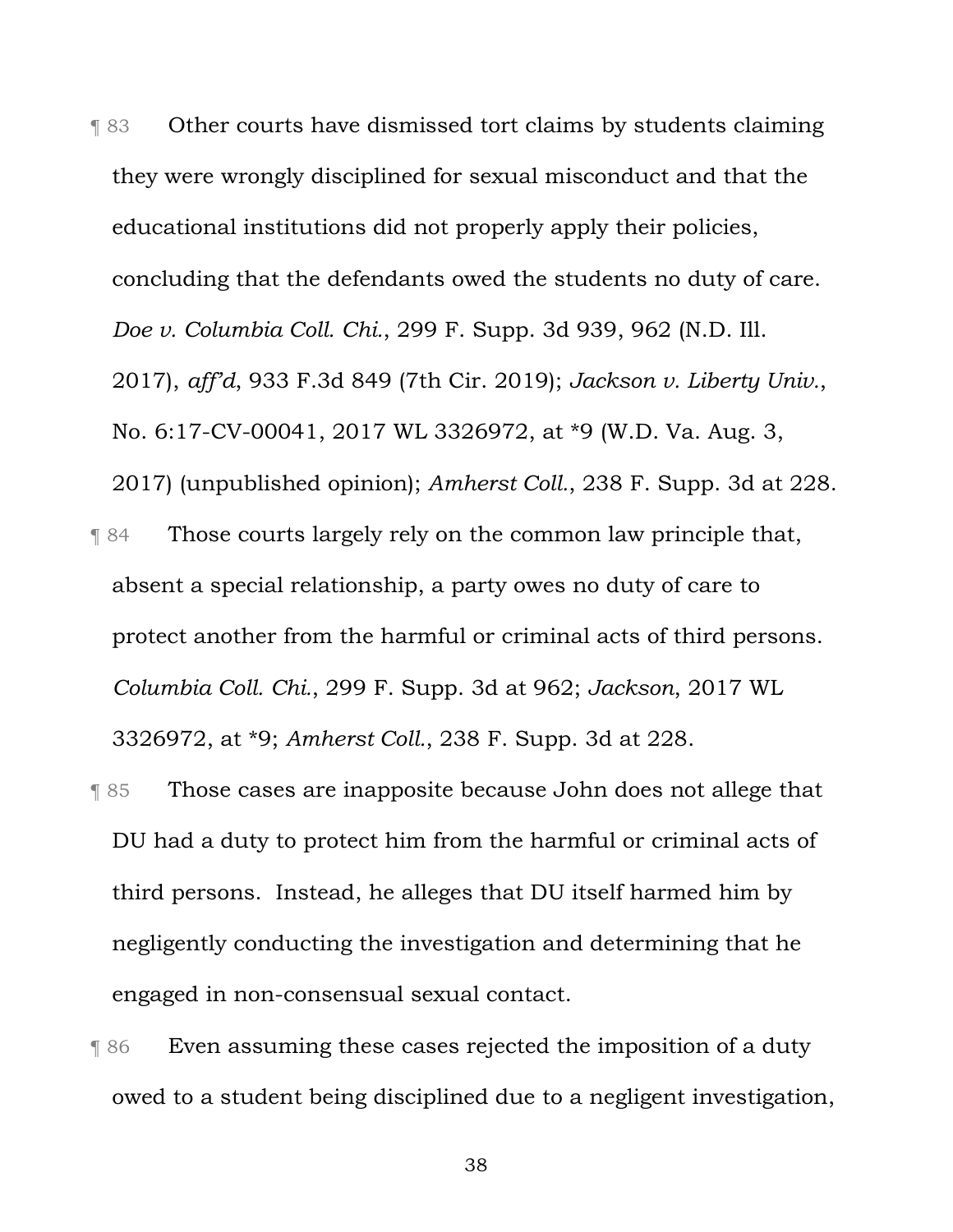the supreme court has provided binding guidance on the relevant factors to be applied to ascertain whether such a tort duty exists. *Westin*, ¶ 25.

3. DU's Arguments Do Not Support the District Court's Dismissal of the Tort Claim Against DU

¶ 87 We reject DU's argument that a duty of care should not be recognized because "tort obligations generally arise from duties imposed by law to protect citizens from risk of physical harm or damage to their personal property." *BRW, Inc. v. Dufficy & Sons, Inc.*, 99 P.3d 66, 72 (Colo. 2004). DU ignores the word "generally" in that quote. It is indisputable that certain types of nonphysical harm (like reputational harm) may be as devastating or serious as physical harm. *See, e.g.*, *Gordon v. Boyles*, 99 P.3d 75, 79 (Colo. App. 2004) (holding that an allegation of an extramarital affair is an allegation of serious sexual misconduct and, therefore, defamatory per se). This is such a situation, and the "general" rule does not prohibit the recognition of a tort duty in these circumstances.

¶ 88 DU also relies on *Williams v. Continental Airlines, Inc.*, 943 P.2d 10, 15-16 (Colo. App. 1996), for the proposition that Colorado does not recognize the tort of negligent investigation. *Williams* was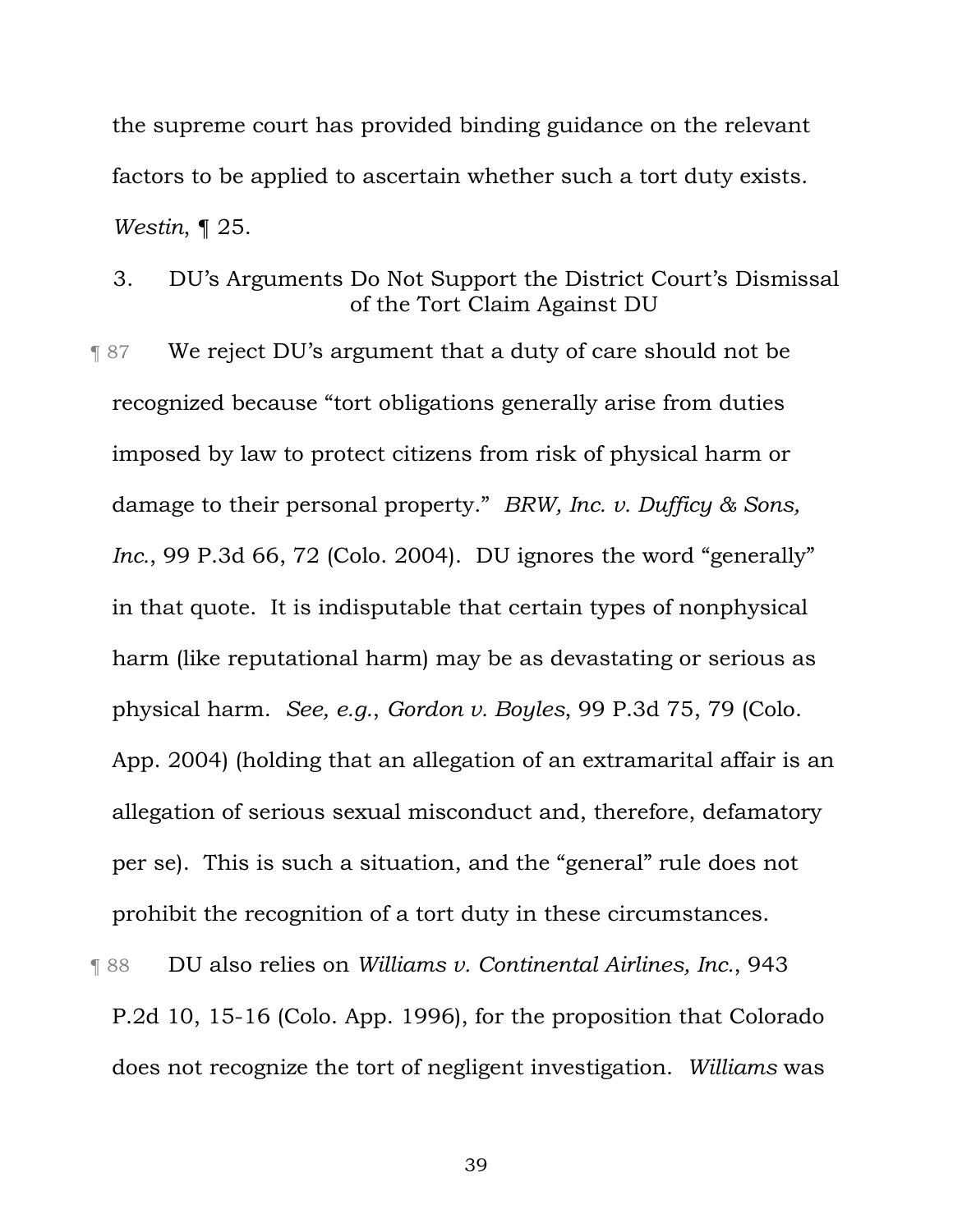an employment case; it did not address a duty that an educational institution may owe its students. Moreover, the *Williams* division did not consider the factors the Colorado Supreme Court articulated to determine the existence of a duty in tort. We are bound by opinions of the Colorado Supreme Court, not opinions of another division of this court. *See In re Estate of Ramstetter*, 2016 COA 81, ¶ 40; *Campbell v. People*, 2020 CO 49, ¶ 41. We must apply the *Westin* factors.

¶ 89 We also reject DU's argument that "[t]he sole purpose of DU's investigation into Jane's allegations against John was for the benefit of either [DU] or Jane." *See Columbia Coll. Chi.*, 299 F. Supp. 3d at 963. This view of the investigation and adjudication misses the relevant point entirely. When a university adjudicates allegations of non-consensual sexual contact, the consequences of that determination rest almost entirely on the student found responsible. We acknowledge that the purpose of the investigation can also be for the benefit of either DU or Jane (or both). But the burden and detriment of an unfair investigation and adjudication is borne almost entirely by John.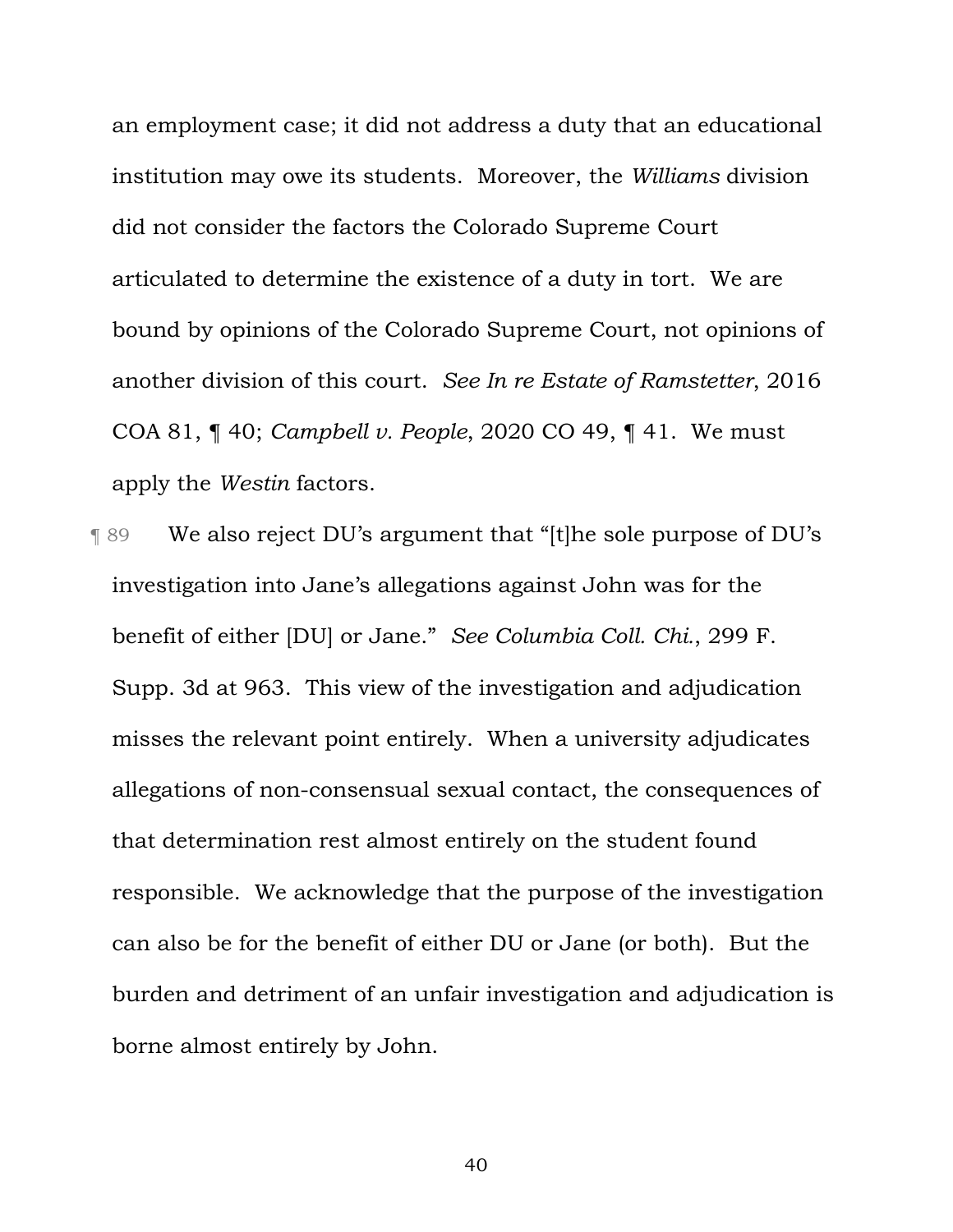¶ 90 Nor are we prohibited from recognizing a duty of care in non-consensual sexual contact investigations and adjudications because of the courts' uniform rejection of educational malpractice claims. *See, e.g.*, *Tolman v. CenCor Career Colls., Inc., Div. of CenCor, Inc.*, 851 P.2d 203, 205 (Colo. App. 1992) (holding that there is no cause of action for educational malpractice), *aff'd sub nom. CenCor, Inc. v. Tolman*, 868 P.2d 396 (Colo. 1994). Requiring procedural fairness in the investigation and adjudication of allegations of non-consensual sexual contact has little or nothing to do with an amorphous claim of educational malpractice.

- ¶ 91 In this case, we determine as a matter of law that DU owed John a duty in that his "interest that has been infringed by the conduct of the defendant is entitled to legal protection." *HealthONE*, 50 P.3d at 888 (quoting *Metro. Gas Repair Serv., Inc. v. Kulik*, 621 P.2d 313, 317 (Colo. 1980)).
- **T** 92 For all of these reasons, we conclude that DU had a duty to adopt fair procedures and to implement those procedures with reasonable care in the investigation and adjudication of the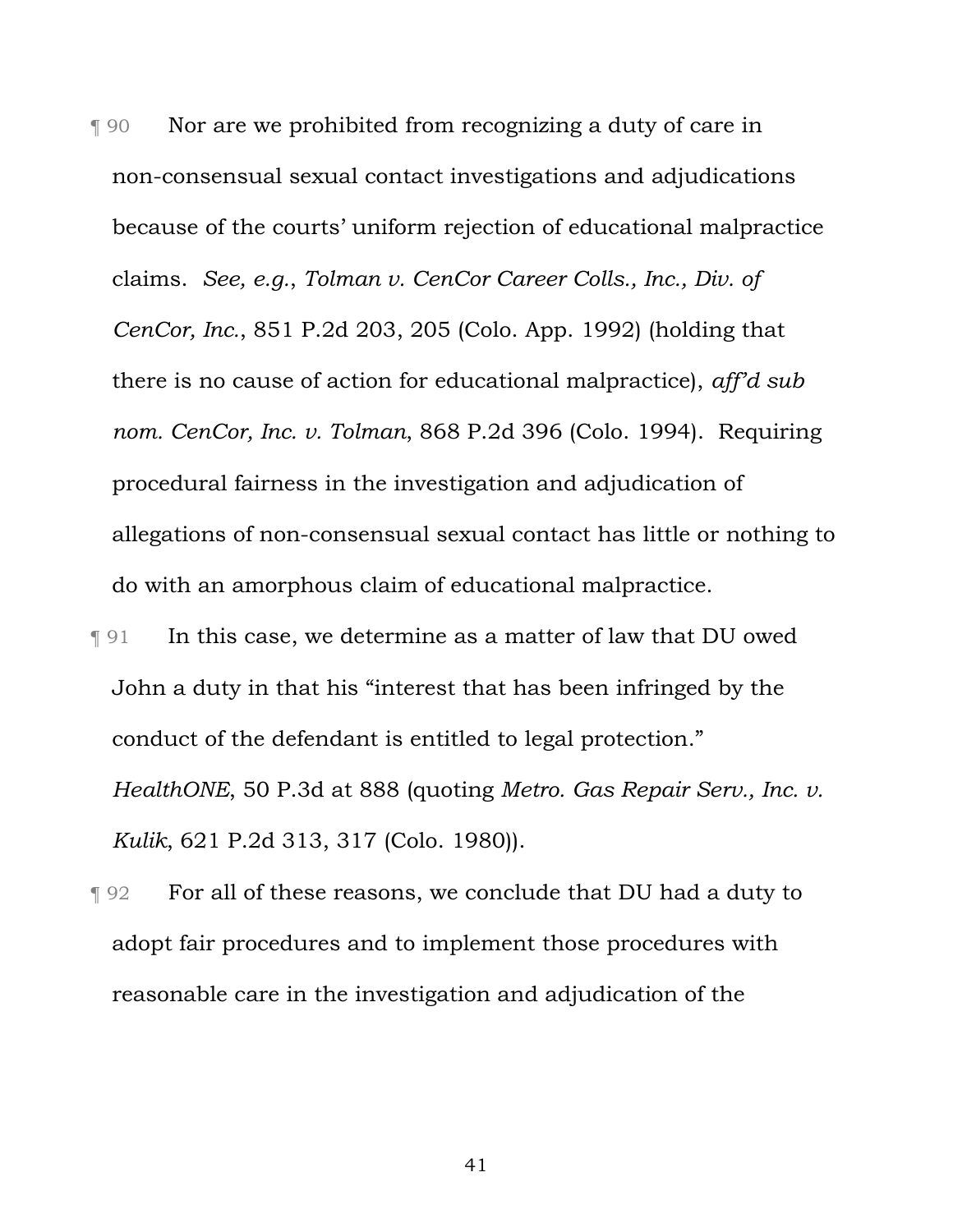allegations against John.11 If DU adopts fair procedures and implements those procedures with reasonable care, the outcome of the investigation and adjudication is not open to question.

# C. The Individual Defendants Did Not Owe John a Duty of Care in Investigating and Adjudicating the Allegations of Non-Consensual Sexual Contact

1. Application of the *Westin* Factors

¶ 93 In considering the first three *Westin* factors as to DU's trustees, employees, and agents, we come to the same conclusion that we did with respect to DU. But, unlike our conclusion that the consequences of placing the burden on DU weighed in favor of recognizing a duty, we conclude that the consequences of placing

<sup>&</sup>lt;sup>11</sup> In concluding that DU had a duty to adopt fair procedures and implement those procedures with reasonable care in the investigation and adjudication of allegations that John committed non-consensual sexual contact, we express no opinion on the applicability of the economic loss rule. Though the defendants cite *Town of Alma v. AZCO Construction, Inc.*, 10 P.3d 1256, 1262 (Colo. 2000), in their answer brief for the proposition that "[a] breach of a duty which arises under the provisions of a contract between the parties must be redressed under contract, and a tort action will not lie," they do not argue on appeal that the economic loss rule applies in this case. We do not address underdeveloped arguments. *Antolovich v. Brown Grp. Retail, Inc.*, 183 P.3d 582, 604 (Colo. App. 2007).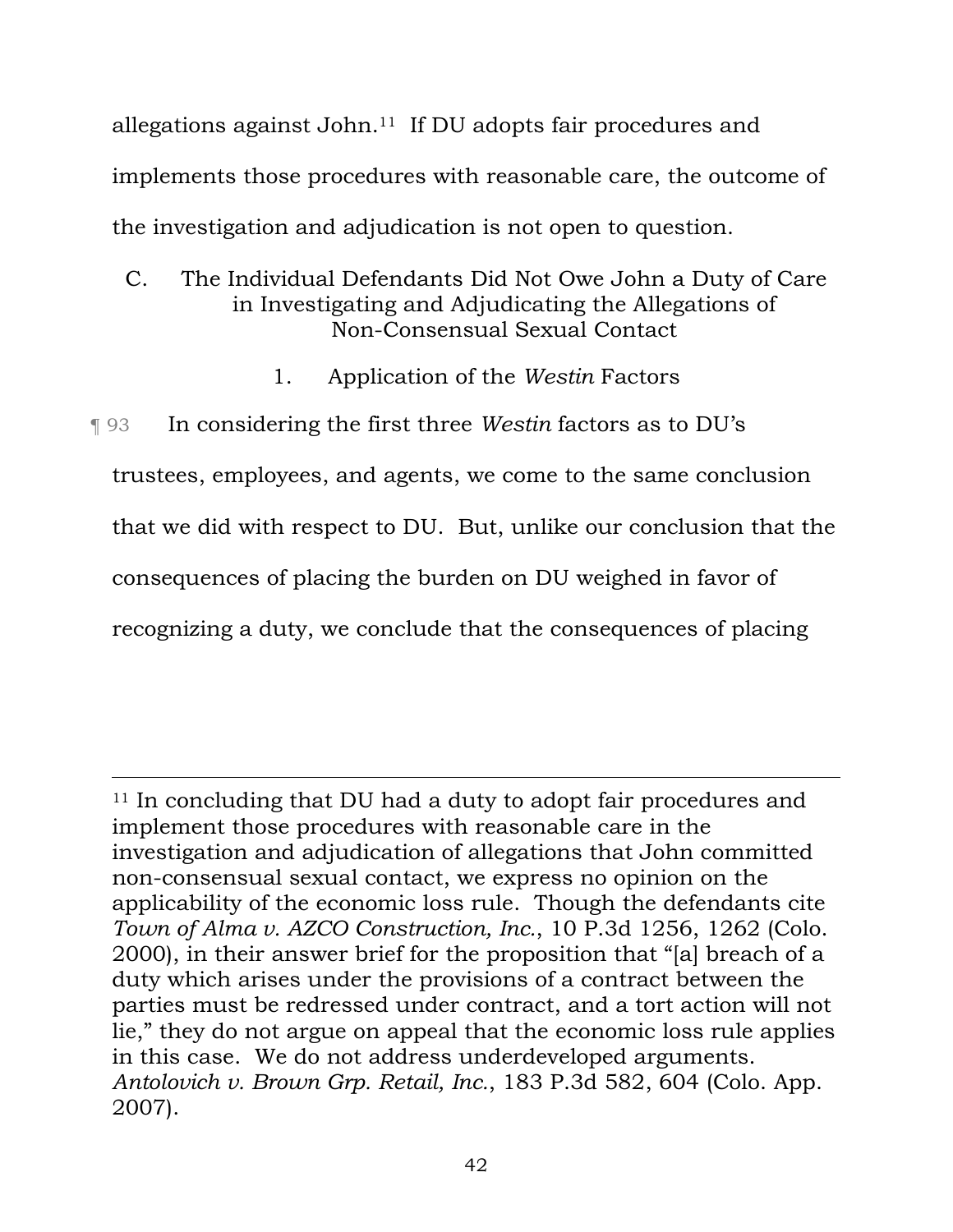the burden on the individual defendants strongly weighs against recognizing a tort duty.

¶ 94 Unlike DU (or Taco Bell), the individual defendants have no opportunity to pass on the costs of this significant burden. *See Taco Bell*, 744 P.2d at 49; *see also Skillett v. Allstate Fire & Cas. Ins. Co.*, 2022 CO 12, ¶ 16 (noting, in interpreting a statute, that it would be odd to impose liability on insurance adjusters to insureds where such adjusters are not party to the insurance policy). Additionally, the consequences of placing the burden on the individual defendants would only be of slight benefit because, as we have already concluded, that burden already lies with DU.

¶ 95 Accordingly, we conclude that this factor weighs against recognizing a duty of care.

¶ 96 With respect to the individual defendants, although the risk and the foreseeability and likelihood of injury from an unfair investigation and adjudication remain high, the magnitude of the burden and the consequences of placing that burden on the individual defendants outweigh the other two factors. So, we

2. Weighing the Relevant Factors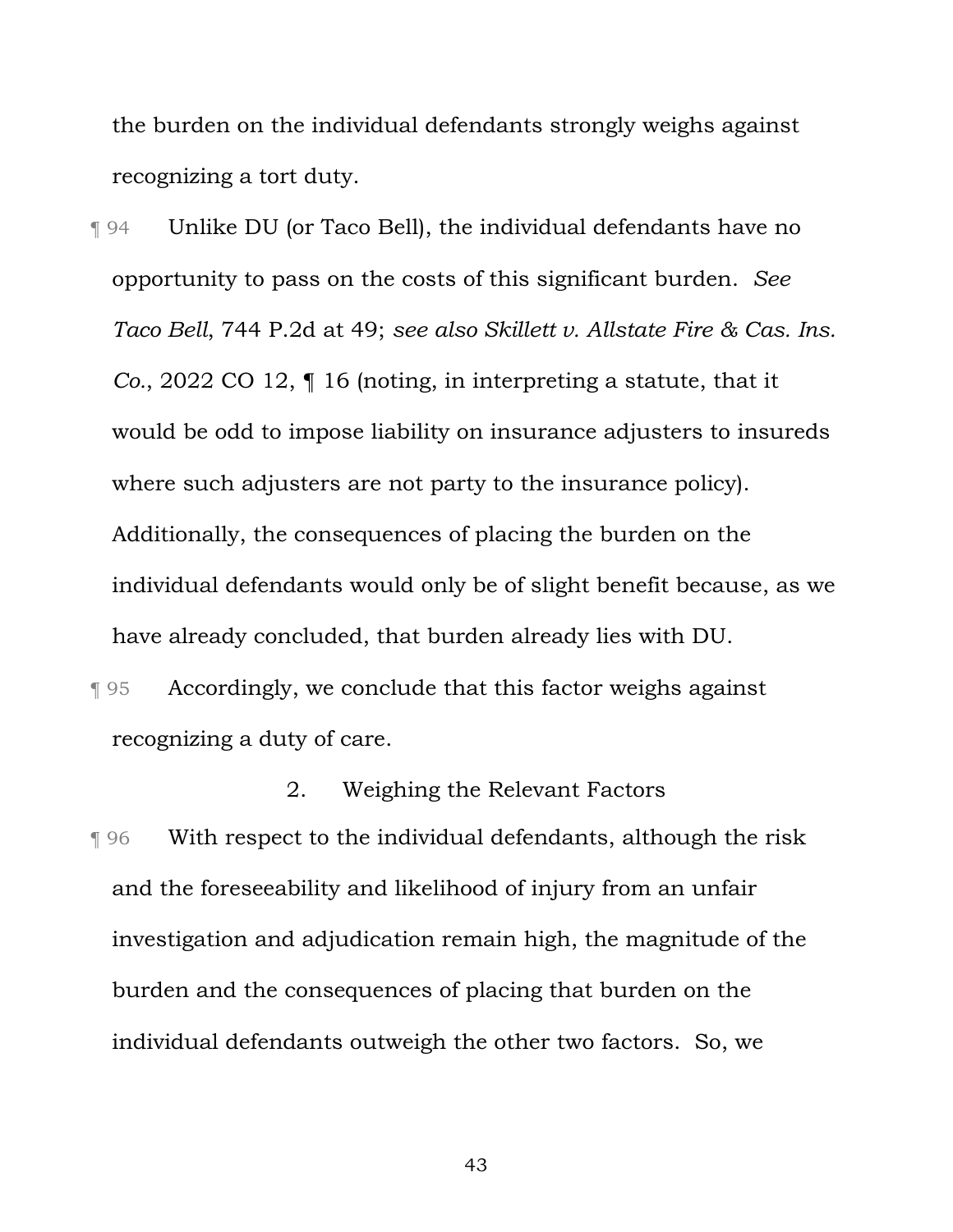conclude that the individual defendants did not owe John a duty of care.

- ¶ 97 Because the individual defendants did not owe John a duty of care, John's tort claim against the individual defendants necessarily fails and the district court correctly granted summary judgment to those defendants. *See Westin*, ¶ 23.
	- D. Genuine Issues of Material Fact Precluded Summary Judgment on John's Tort Claim Against DU
- ¶ 98 Having concluded that DU owed a duty of care in the course of its investigations and adjudications of allegations of non-consensual sexual contact, we turn to whether the record permitted summary judgment in favor of DU. We hold that it did not.
- ¶ 99 For many of the same reasons articulated above regarding genuine issues of material fact relating to the contract claim, including the Tenth Circuit's analysis of genuine issues of material fact related to John's Title IX claim, we conclude that genuine issues of material fact precluded summary judgment on John's tort claim against DU.